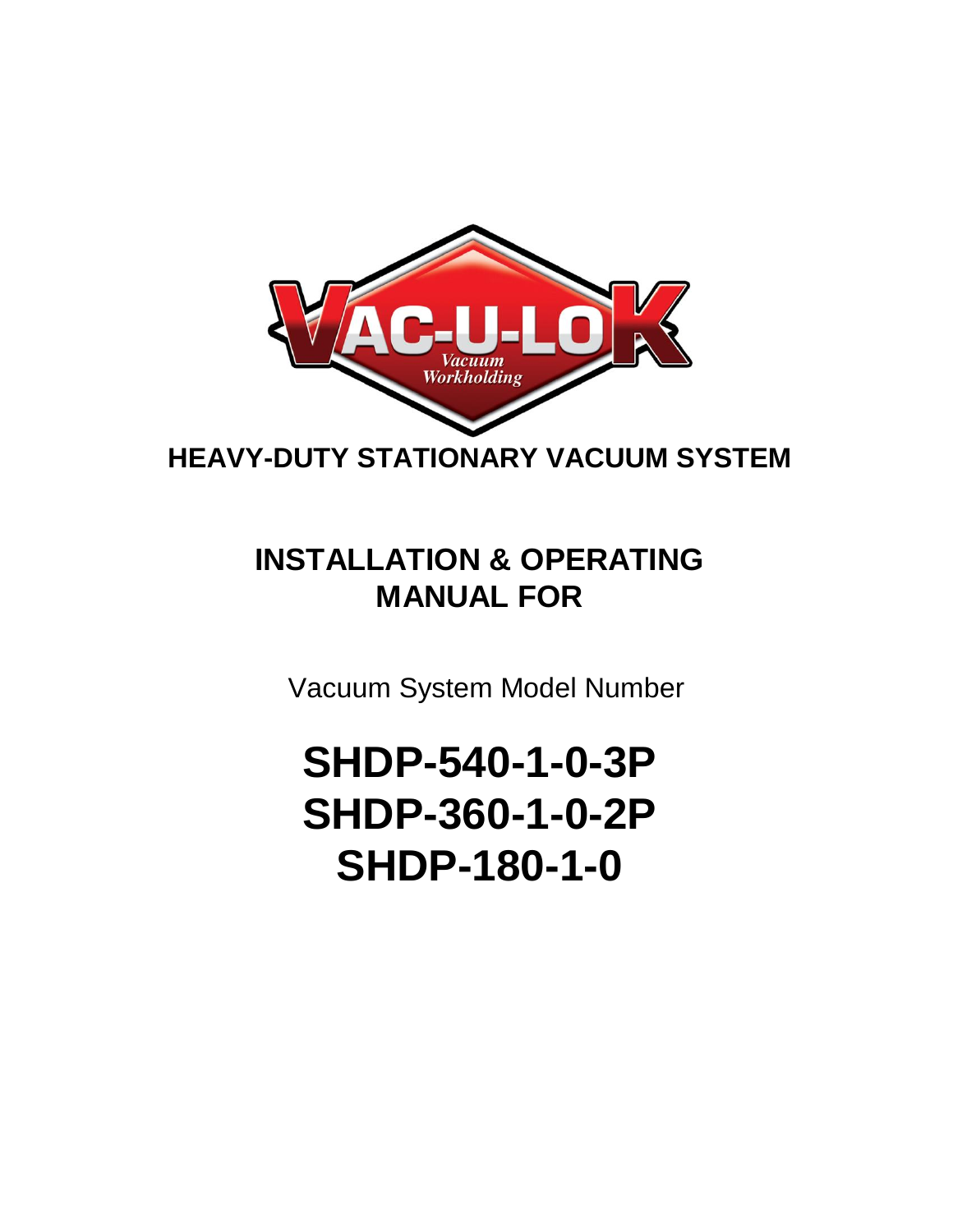# INTRODUCTION

Congratulation on your purchase of a complete Vac-U-Lok vacuum workholding system. Vac-U-Lok's vacuum systems are engineered and manufactured to improve your company's performance and productivity in the short-term and in the long run. This installation and operating manual is designed to assist you in the installation and maintenance of your Vac-U-Lok vacuum workholding system.

Vac-U-Lok specializes in only vacuum workholding products. Vac-U-Lok manufactures vacuum chucks in almost any size or shape, custom or standard design. In addition, we offer a wide range of standard vacuum systems, from a small 7 CFM system to a very powerful 540 CFM system. Of course, Vac-U-Lok can custom design any vacuum system, large or small, to meet your specific needs.

Vac-U-Lok also has a wide range of vacuum workholding accessories and spare parts, including rotary unions, solenoid dump valves, manual dump valves, hose barbs, vacuum hose, and the special Vac-U-Seal vacuum gasket material.

# **Changing the Oil** --- The Lifeblood of Your Vacuum System

Vac-U-Lok vacuum pumps will deliver years of excellent service if the oil is changed as recommend. The oil in the pump forms a micro-thin layer on all moving parts, which enables the pump to operate smoothly. The oil acts as a sealant, preventing the leakage of air past the rotor and vanes; assuring ultimate pressure on the intake.

In addition, the oil acts as a coolant, dissipating away unwanted heat in the pumping chamber. Over a period of time, intense heat inside the compression chamber will cause the oil to oxidize, diminishing its lubricating and sealing properties. The oil and filter help protect your vacuum pump from possible damage from particles that come from your machining process. The oil entraps these particles until they are filtered out through the oil filter or removed when changing the oil. The oil filter can become clogged if there are particles of dust, dirt, or coolant in the oil. Oil and oil filter changes are the most important maintenance items in an oil lubricated vacuum pump. Routine maintenance of the vacuum pump and drainage of the reservoir tank will extend the life of your pump.

# **INSTALLATION AND OPERATING MANUAL**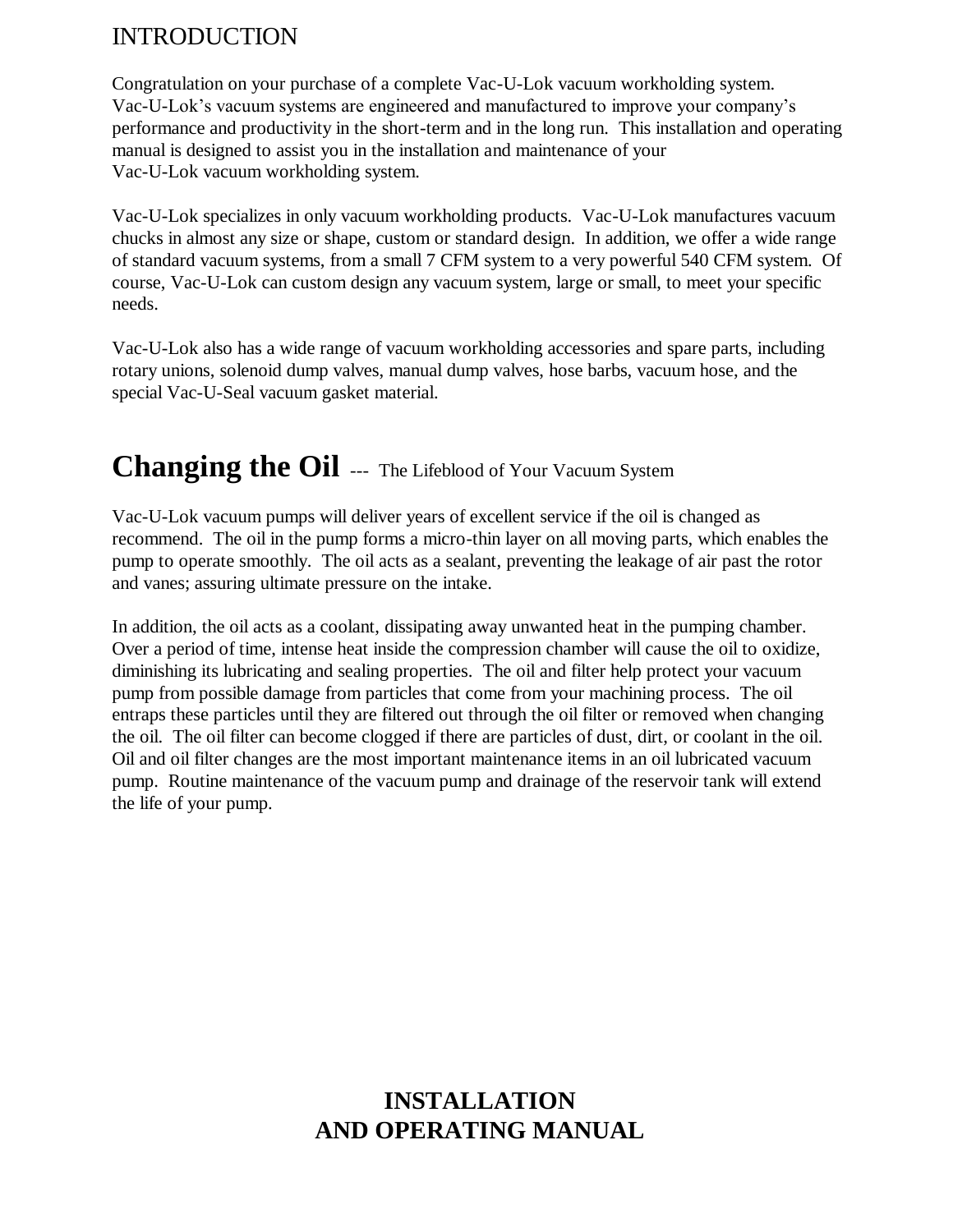### **FOR HEAVY DUTY STATIONARY VACUUM SYSTEM**

SHDP Series Single Stage Rotary Vane Vacuum Pumps.

#### TABLE OF CONTENTS

GENERAL

Identification Operating Principles

#### 1.0 INSTALLATION

- 1.1 Unpacking
- 1.2 Location
- 1.3 Power Requirements
- 1.4 Vacuum Connections
- 1.5 Oil Filling

#### 2.0 OPERATION

- 2.1 Start-up
- 2.2 Stopping Pump

#### 3.0 MAINTENANCE

- 3.1 Pump Oil
- 3.1.1 Oil Level
- 3.1.2 Oil Type and Quantity
- 3.1.3 Oil and Filter Change
- 3.2 Automotive-Type Oil Filter
- 3.3 Exhaust Filter
- 3.4 Vacuum Inlet Filter and Reservoir Tank
- 3.5 Exhaust Coalescing Filters
- 3.6 Maintenance Chart
- 3.7 Overhaul Kit / Filter

#### 4.0 TROUBLESHOOTING

#### 5.0 TECHNICAL DATA

#### 6.0 PARTS BREAKDOWN

Disclaimer

We reserve the right to change the product at any time without any form of notification. The information in this manual is accurate to the best of our ability at the time of printing. Vac-U-Lok will not be responsible for errors encountered when attempting to perform tasks outlined in this installation and operations manual.

*Vac-U-Lok* SHDP Series Vacuum Systems **Page 3**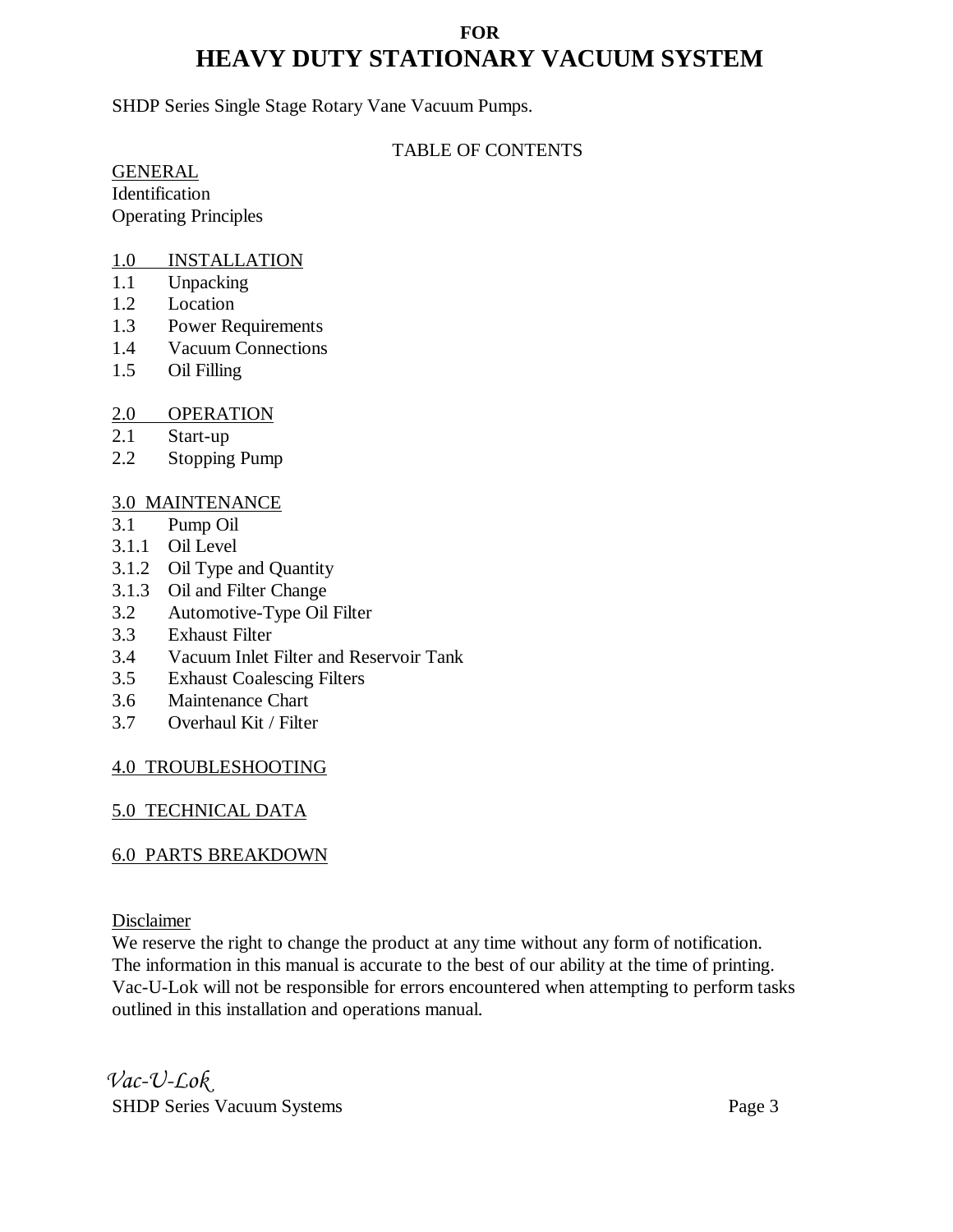#### **GENERAL**

#### Identification

For model identification, see the nameplate mounted on the side of the exhaust box. This manual is written to cover the SHDP series of vacuum systems. When ordering parts, it is helpful to include the identification code stamped into the side of the cylinder as well as the serial number from the nameplate.

#### Operating Principles

All Single Stage, Rotary Vacuum Pumps are direct-driven, air-cooled, oil sealed rotary vane pumps which operate as positive displacement pumps. As Figure 1 shows, they consist of a rotor mounted concentrically on the drive shaft and positioned eccentrically in a cylindrical stator. The rotor has three radially sliding vanes, which divide the pump chamber into three segments. The gas (air) to be pumped enters at the inlet port (Ref. 260), passes through the inlet screen (Ref. 261) and the open anti-suck-back valve (Ref. 251) into the pump chamber. As the rotor rotates, the inlet aperture is closed, the gas (air) is compressed and forced out through one-way valves between the pump cylinder and the exhaust box. This operation is repeated three times each revolution.

All SHDP series pumps are designed to handle air. Vapor in the air stream can be tolerated when the pump is operated within certain operating parameters as defined by Vac-U-Lok Engineering. When you desire to use the pump on an air stream that contains other vapors, contact Vac-U-Lok Engineering for operating recommendations; otherwise, the warranty could be void.



Figure 1 Module Cross Section

*Vac-U-Lok* SHDP Series Vacuum Systems Page 4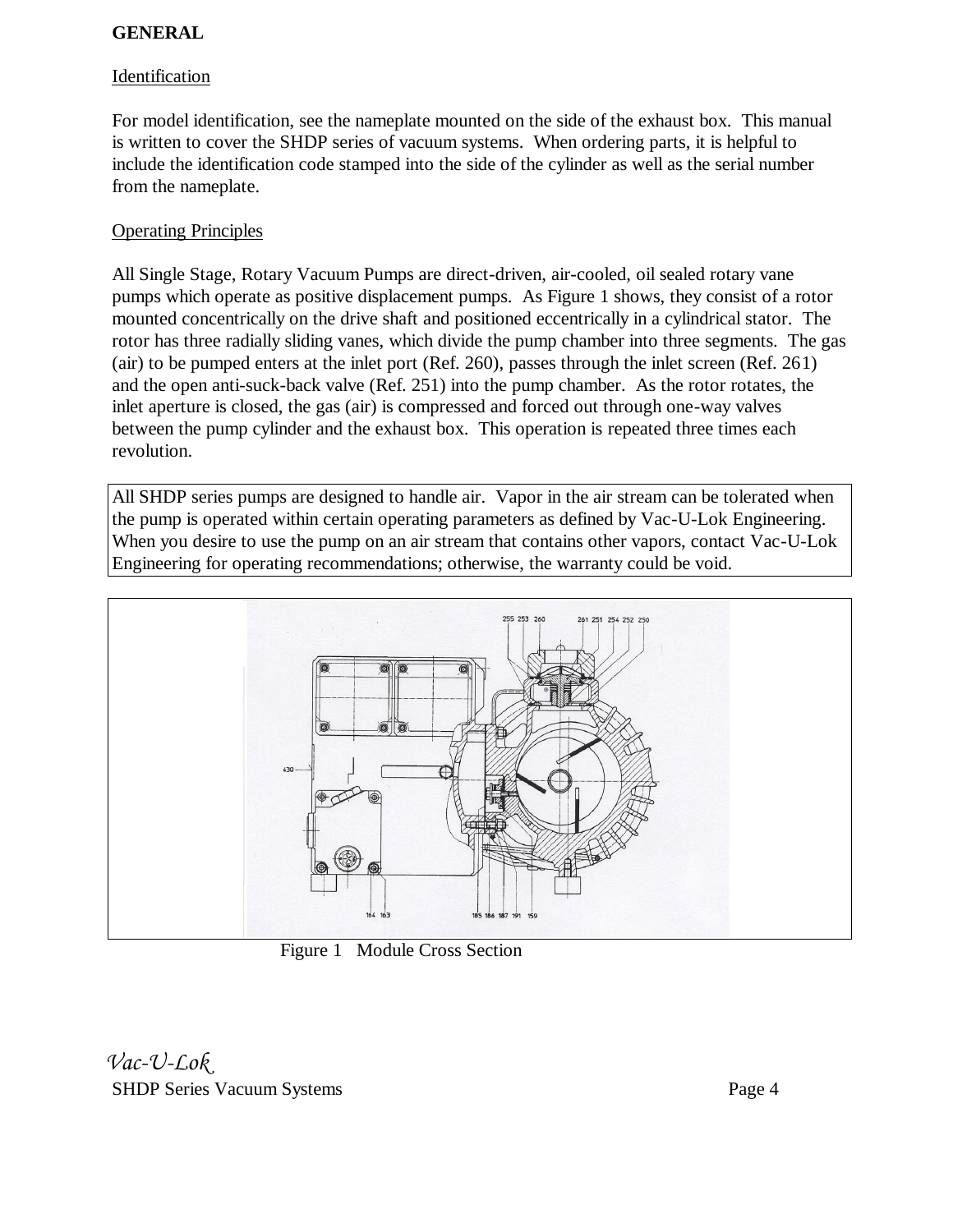#### **1.0 INSTALLATION**

#### 1.1 Unpacking

Inspect the crate and vacuum system carefully for any signs of damage incurred in transit. Since all vacuum systems are ordinarily shipped FOB, DeKalb, Illinois or Simpsonville, South Carolina, such damage is the normal responsibility of the carrier and should be reported to them *immediately*.

Remove the screws from the six (6) or eight (8) marked at the base of the crate. Then, remove the nuts from the screws coming up from the bottom of the pallet and pull the vacuum system out off of the pallet.

#### 1.2 Location

The vacuum system must be installed in a horizontal position on a level surface so that the tank is evenly supported. Allow at least two (2) feet for the SHDP-7 and at least five (5) feet for the SHDP-180 (and larger models) for air space between the tank and any walls or other obstructions to the flow of cooling air. Also, adequate ventilation must be provided for the fans on the pump and the motor (i.e., do not locate the vacuum system in a stagnant air location).

After locating it but before operating the vacuum system, be sure to check the vacuum pump oil level prior to operation. Avoid inadequate oil levels because of possible vane breakage when starting the pump. In addition, do not tip the vacuum system (especially the pump) over if it is filled with oil.

Finally, locate the vacuum system in a location where you have easy access to the oil sight glass in order to inspect and control the oil level properly. Allow clearance at the exhaust flange area to provide service access to the exhaust filters.

#### 1.3 Power Requirements

The schematic diagram for the electrical connection is located in the junction box or on the nameplate of the pump motor.

The motor must be connected according to the electrical codes governing the installation. The power supply must be routed through a fused switch to protect the motor against electrical or mechanical overloads. The motor starter has to be set consistent with the motor current listed on the motor nameplate.

The SHDP is supplied with a manual motor starter and is preset at the factory in accordance with the customer's specification. For other voltage requirements, contact the factory for motor and/or starter information.

NOTE: *See the motor manufacturer's manual on-line for start-up maintenance of the motor*. *Vac-U-Lok*

SHDP Series Vacuum Systems **Page 5** 

#### **1.0 INSTALLATION (Continued)**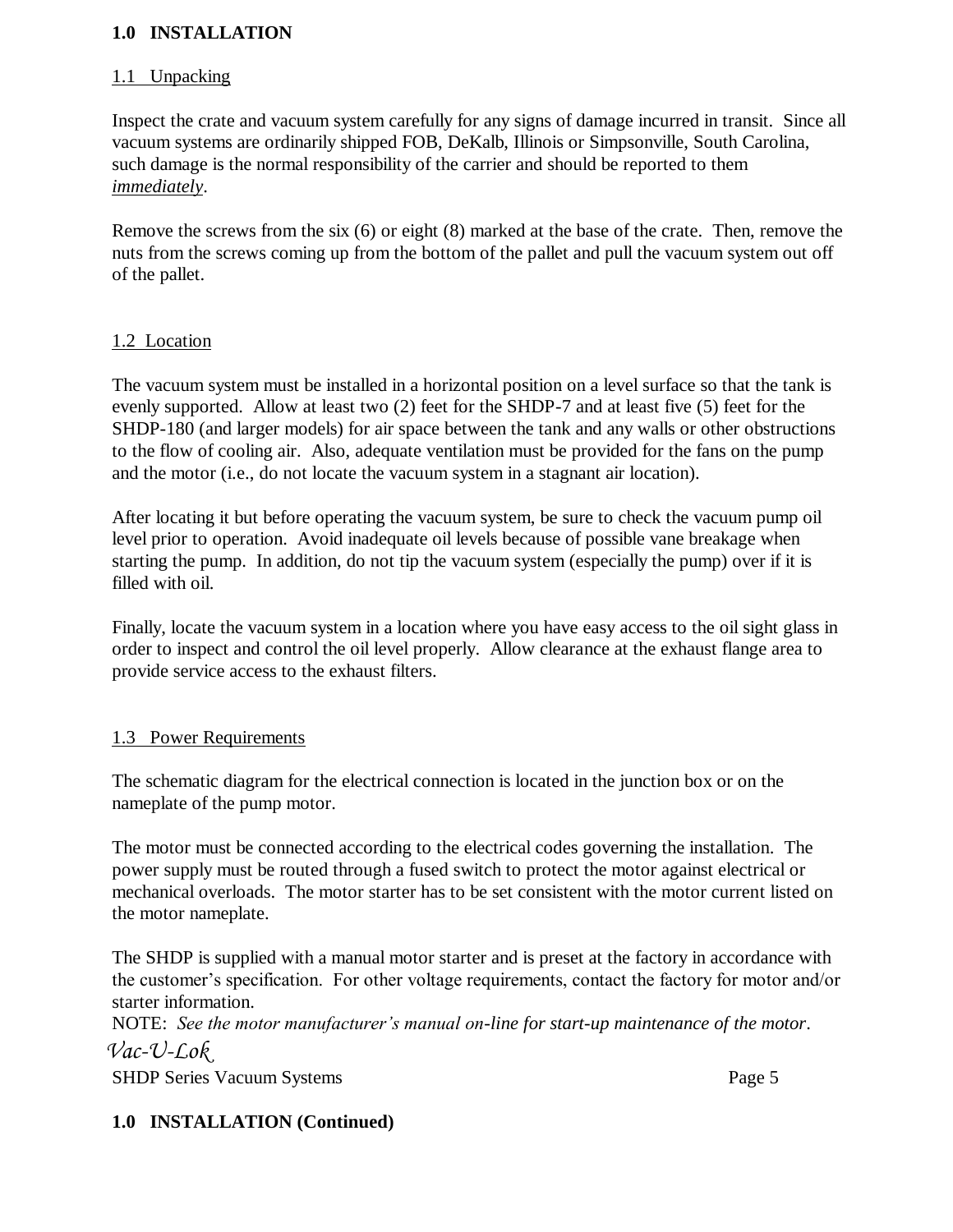#### 1.3 Power Requirements (Continued)

The correct direction of rotation is marked by an arrow on the motor fan housing and is counterclockwise when looking at the motor from the motor's fan side.

#### CAUTION: After the electrical connection has been made and the pump is filled with oil, the rotation of the motor must be checked!!! Open the inlet port and jog the motor briefly to make sure rotation is correct. If it runs backwards and if it is wired three phase power, reverse any two leads of the three at the power connection.

#### 1.4 Vacuum Connections

The following tank and thread sizes are provided on the outlets of the SHDP vacuum system series: Model # Tank Size Threaded outlet SHDP-180-1-0 No Tank 2" NPT

The appropriate hose barb should be installed on the ball valve provided on the vacuum system tank. Teflon tape or plumbers putty are necessary when making all connections between the vacuum system and the vacuum workholding devise (vacuum chuck in most instances).

If the gas that is pumped contains dust or other foreign solid particles, a suitable (five micron rating or less) inlet filter should be connected to the inlet port. Consult the factory for recommendations.

If using water-based coolants, Vac-U-Lok highly recommends purchasing an Automatic Coolant Return System (ACRS series) (Manual unit – MCRS-2 is also available). The ACRS-1 HD (Heavy Duty) drains up to 15 gallons per hour while the ACRS-2HD-2NPT handles up to 45 gallons per hour. The ACRS-3HD-3NPT collects and drains up to 70 gallons of coolant per hour. The Vac-U-Lok vacuum system warranty is void without a Coolant Return System from Vac-U-Lok.

If using flood-coolant, Vac-U-Lok recommends two procedures to ensure longer trouble-free operation. The first procedure is to crack open the oil drain (before you start the pump) and allow any water mist and/or condensation that may have built-up inside the oil sump to drain out. Never crack the oil drain while the vacuum pump motor is running. We recommend implementing this procedure on a daily basis. The frequency of this procedure can change to once a week if you find the water mist/condensation is very minimal on a daily basis.

In addition, we recommend turning on the vacuum system thirty (30) minutes prior to and thirty (30) after each usage. This procedure heats up the vacuum pump oil to approximately 200 degrees and helps evaporate some of the liquid that vaporizes past the ACRS in the oil filtering system. The oil needs to be changed more frequently when using coolant. In addition, the inlet filter glass jar and inlet filter need to be cleaned on a regular basis. The vacuum rotary vanes are a normal wear items.

*Vac-U-Lok* SHDP Series Vacuum Systems **Page 6**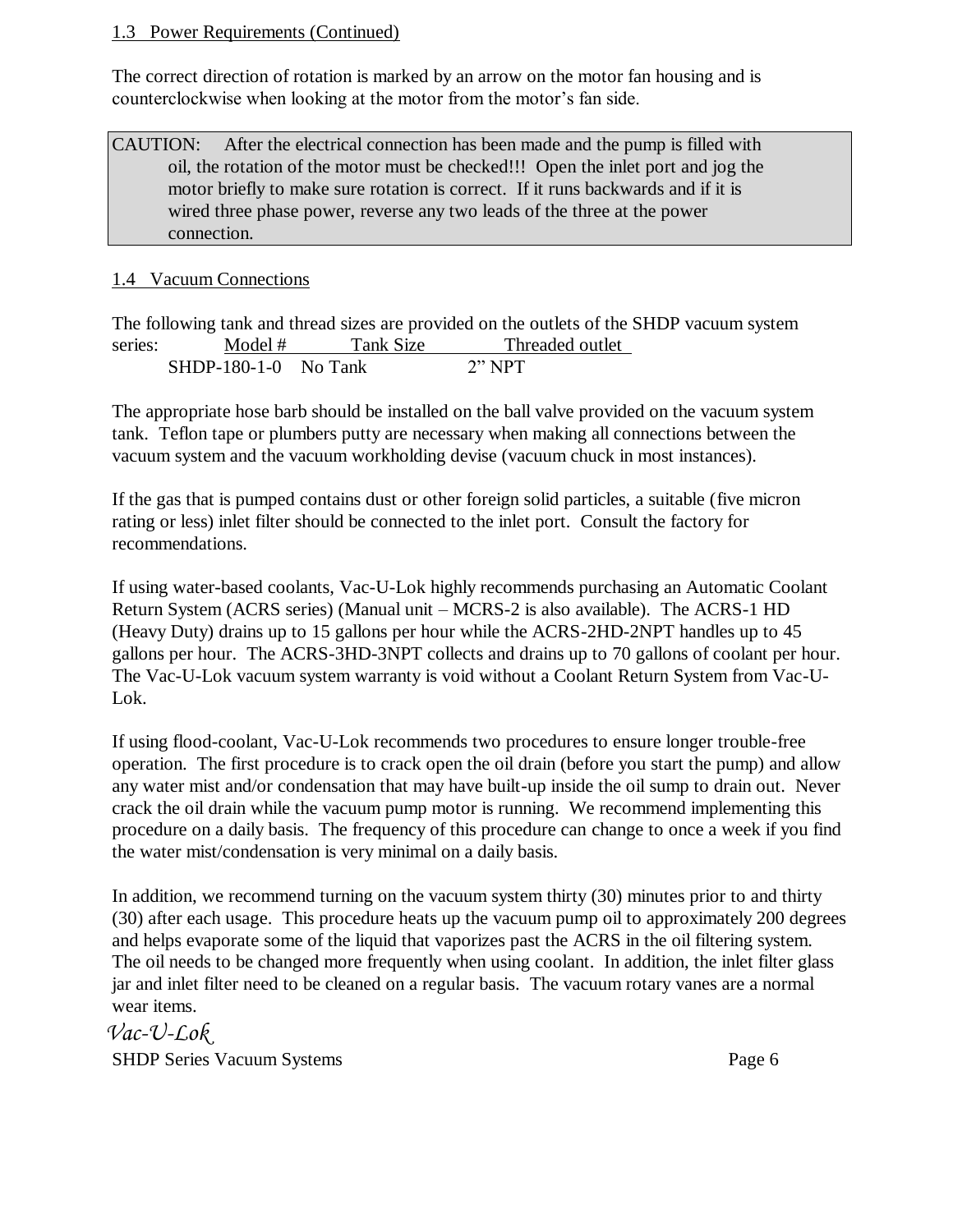#### **1.0 INSTALLATION (Continued)**

#### 1.5 Oil Filling

The vacuum system is generally shipped with oil in it. After level installation, and after correct rotation has been established, check the pump's oil level through the oil filling port, the "MAX" and "MIN" position at the oil sight glass.

Vac-U-Lok's VPO-40S synthetic vacuum pump non-detergent oil should be used whenever possible. Additives in detergent oil will plug exhaust filter elements and shorten their life.

The VPO-40S vacuum pump oil is a high quality oil that will give a longer running time between oil changes, provide better lubrication at high operating temperatures (Between 180 and 200 degrees), and prolong the life of the exhaust filter elements.

For general applications use VPO-40S. SAE 30 weight non-detergent motor oil can be used in place of VPO-40S but it will produce smoke out the exhaust (on a temporary basis only). New pumps are covered under the standard six (6) month warranty provisions when the approved weight and type oil is regularly used in them, VPO-40S. The warranty does not include normal wear parts.

The following table gives the approximate quantities of oil required for each pump:

| Model #         | Oil Capacity (in quarts) |
|-----------------|--------------------------|
| <b>SHDP-180</b> | 7.0                      |
| SHDP-360-1-0-2P | 14.0                     |
| SHDP-540-1-0-3P | 21.0                     |

NOTE: *This table is for approximate values only. Use the sight glass oil level for the final oil level.* 

WARNING: Keep the oil fill plug tight as pressure in the exhaust box could cause bodily injury if the plug is blown out. Do not add / fill oil with the pump running as the exhausting air pressure will not allow the oil to enter the pump. Do not add / fill the pump with oil through the exhaust / inlet ports as there is danger of breaking the vanes.

*Vac-U-Lok* SHDP Series Vacuum Systems Page 7

#### **1.0 INSTALLATION (Continued)**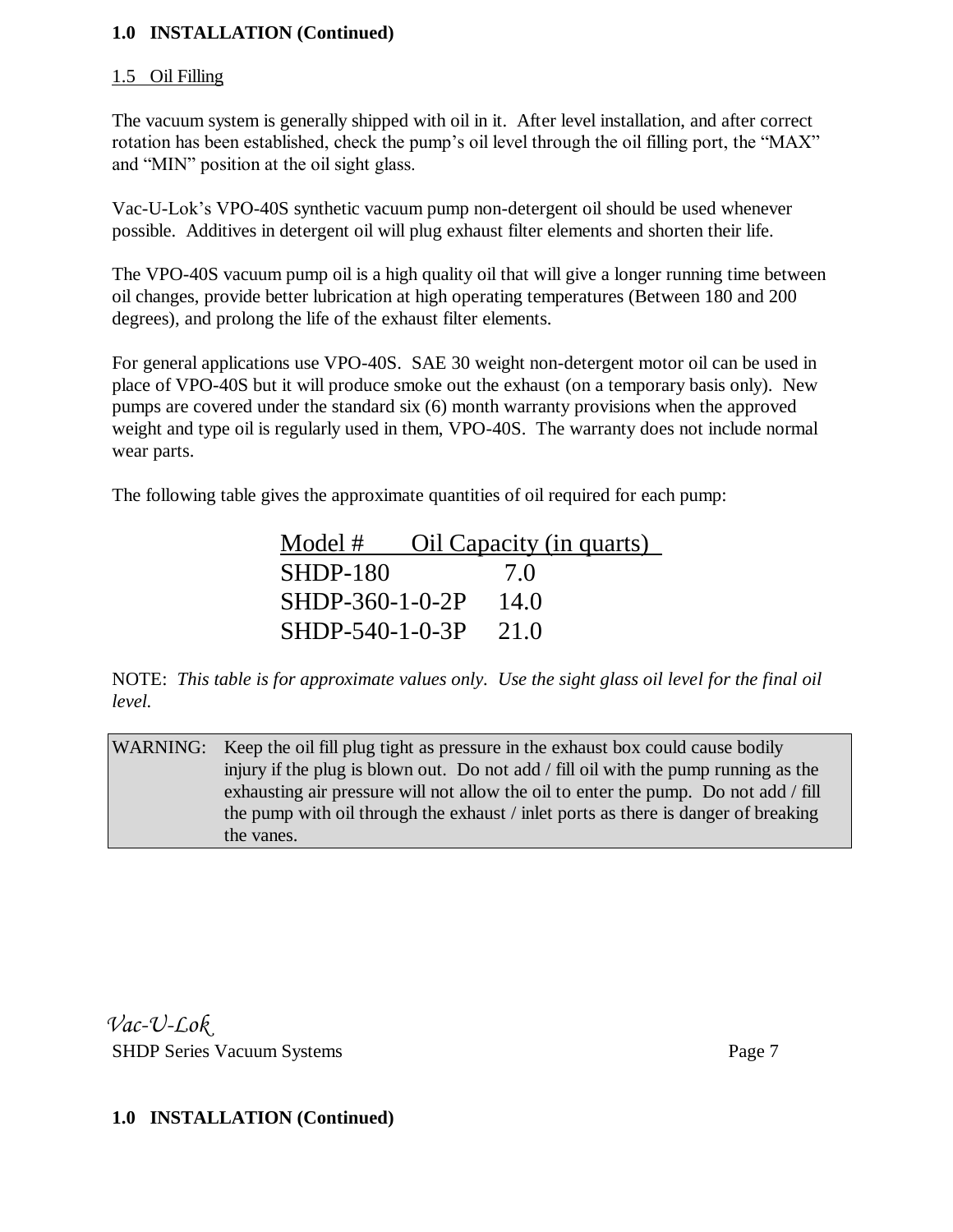#### 1.5 Oil Filling (Continued)

For ambient operating temperatures lower than 5 degrees C (41 degrees F), use Vac-U-Lok VPO-80 synthetic oil or a multi-purpose motor oil with lower viscosity. Do not use detergent motor oil! If this does not lower the viscosity sufficiently to permit starting, contact the factory. Oil detergent additives can cause the exhaust filters to become plugged, create smoky exhaust air, and shorten their service life.

#### **2.0 OPERATION**

#### $2.1$  Start-Up

Check rotation of the motor as described in paragraph 1.3 - Power Requirements.

Fill the pump with oil as described in paragraph 1.5 - Oil Filling.

Start the pump and immediately close the inlet at the ball valve on the tank. Run the vacuum system for a few minutes before checking the oil level. The oil level should be visible in the oil sight glass, between "MIN" and "MAX" mark.

Add oil, if necessary. Pump oil should only be added when the pump is *shut off* and circulating oil has had sufficient time to return to the oil pump.

WARNING: Do not add / fill oil with the pump running as the exhausting air pressure will not allow the oil to enter the pump. This cause bodily injury if the oil is blown out.

NOTE: *The oil separated by the exhaust filter element forms droplets on the outside of the exhaust filter which collect at a low point in the upper half of the exhaust box. From there, collected oil is drained back to the oil sump via an oil return valve.* 

On SHDP standard model pumps, the collected oil is drawn continuously during the operation of the vacuum pump to the inlet flange via the oil return line. The oil return line is connected directly to the area of the exhaust box, downstream of the exhaust filter, which is at atmospheric pressure. Therefore, a constant amount of air, with the oil, is sucked into the pump.

#### 2.2 Stopping Pump

To stop the pump, turn off the power. The pump has a built-in anti-suck-back valve to prevent the pump from rotating backwards when it is shut off.

*Vac-U-Lok* SHDP Series Vacuum Systems Page 8

#### **2.0 OPERATION (Continued)**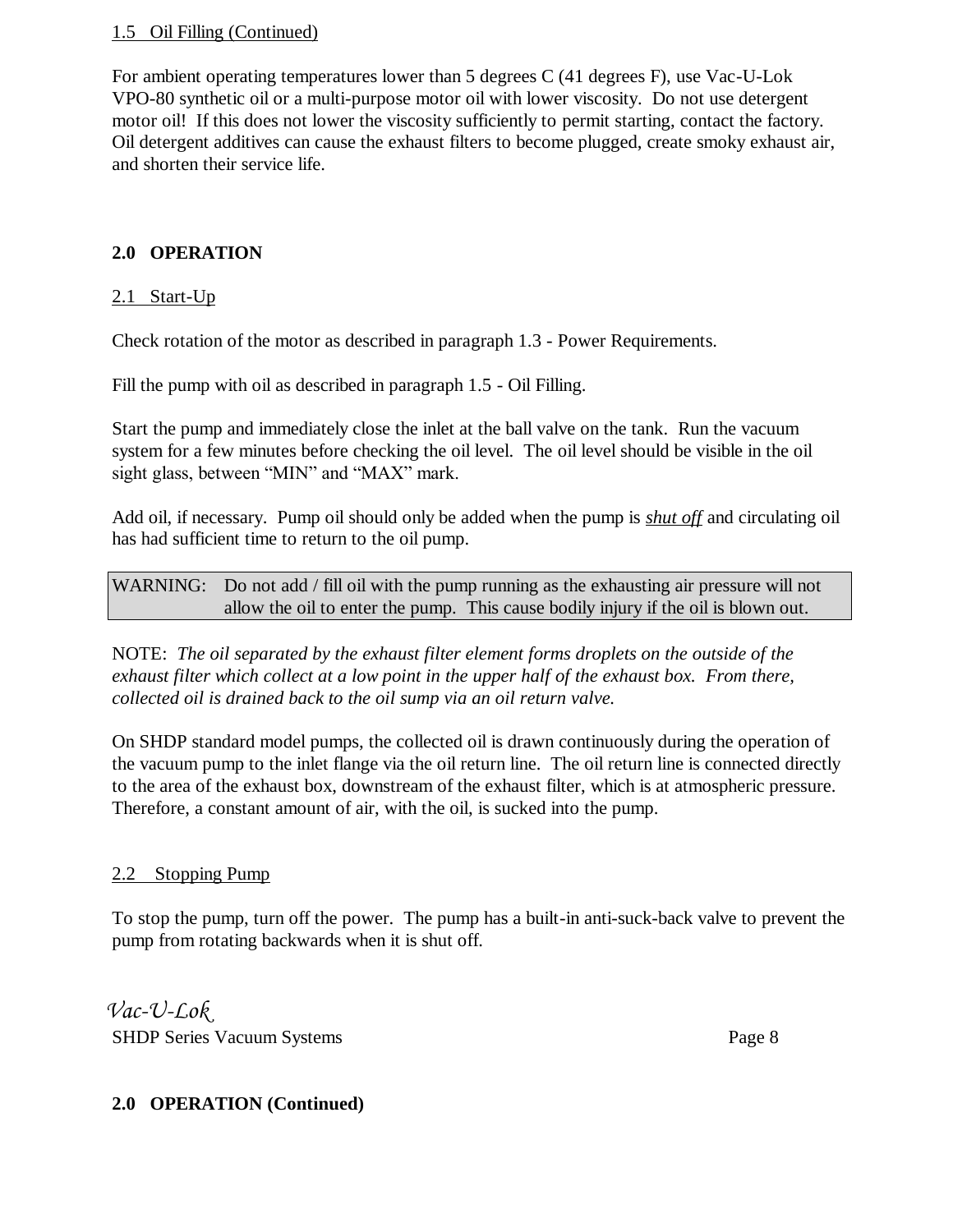#### 2.2 Stopping Pump (Continued)

Install an automatic operated valve in front of the SHDP vacuum system, if more than one vacuum system is pumping on the same line or if there is a sufficient volume of vacuum in the system to cause the pump oil to be drawn into the piping when the pump is shut down.

All of Vac-U-Lok's SHDP series vacuum pumps are vented internally to atmospheric pressure through venting holes that are next to the exhaust valve assembly.



Figure 2 Typical Exhaust Box Cross Section

#### **It is mandatory that these operating instructions be read and understood prior to vacuum system installation and start-up.**

WARNING: Vac-U-Lok strongly recommends that all major repair operations be conducted at the factory. Improper handling of repairs could result in extreme danger to personnel operating the vacuum system.

*Vac-U-Lok* SHDP Series Vacuum Systems Page 9

**3.0 MAINTENANCE**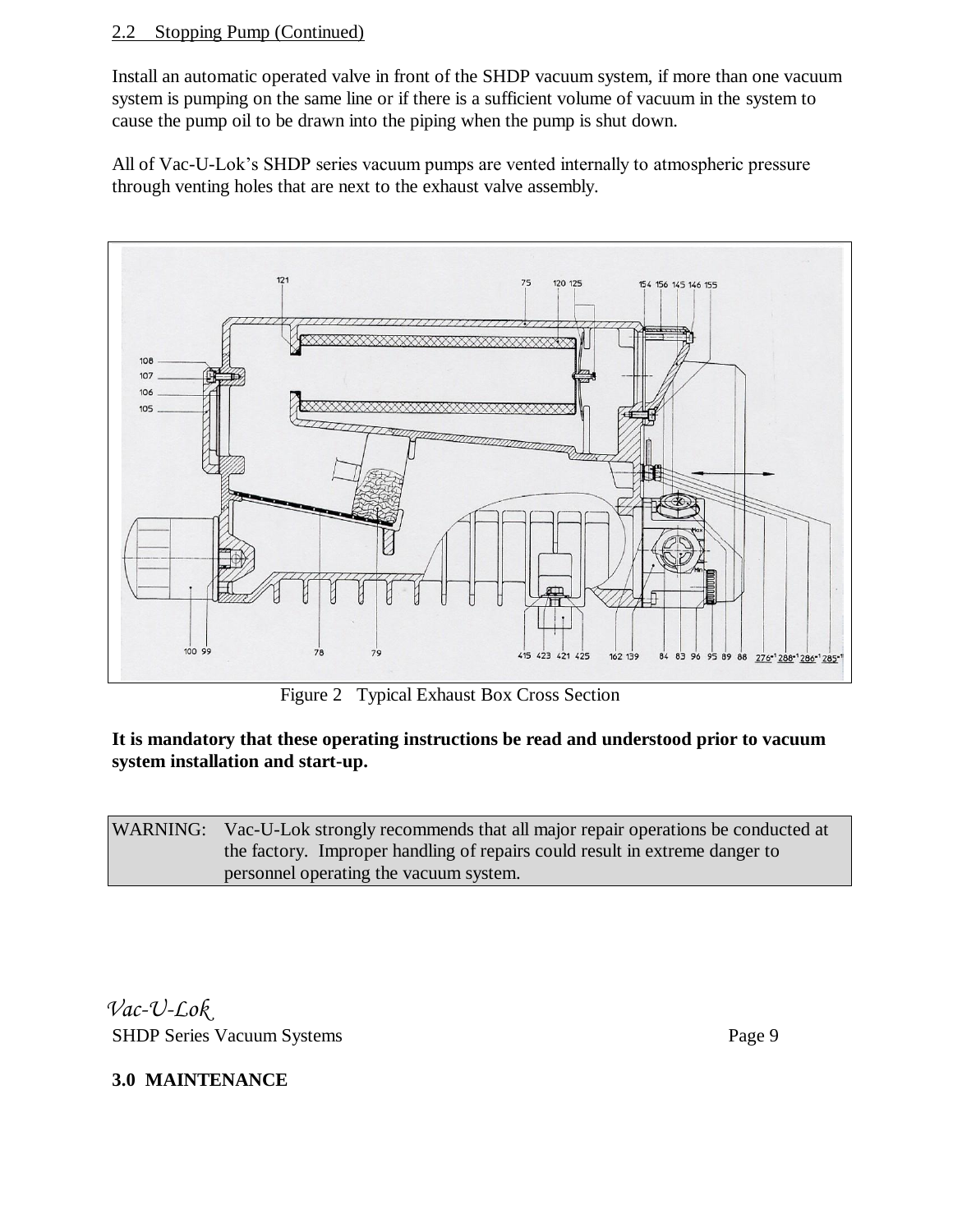Vac-U-Lok's SHDP series, single stage, rotary vane vacuum pumps require very little maintenance; however, to insure pump performance, it is recommended that the following steps be observed:

#### 3.1 PUMP OIL

#### 3.1.1 Oil Level

With the vacuum system shut off, make sure there is a sufficient amount of clean oil in the vacuum pump. The oil level should be observed on a daily basis. Replenish it if it drops below the "MAX" mark on the sight glass.

All oil level readings should be taken only when the pump is not running. Allow the oil to settle before adding any oil. The oil might appear to be foam that is a normal phenomenon with aerated oil.

Oil can be added to the oil fill port after the pump is shut off and the circulating oil has had sufficient time to return to the oil sump.

| <b>CAUTION:</b> | No oil should be added while the pump is running since hot unfiltered oil vapor   |
|-----------------|-----------------------------------------------------------------------------------|
|                 | may escape through the oil fill port. Improper use could result in extreme danger |
|                 | to personnel operating the vacuum system.                                         |

Under normal circumstances, it should not be necessary to add or drain oil from the pump between recommended oil changes. A significant drop in oil level means there is an oil leak or that an exhaust filter is broken; in which case, the pump should be smoking excessively. It is normal for the oil to be foamy and light colored in a operating pump. However, if the oil is milky or dark colored, it is contaminated or burned and must be changed.

#### 3.1.2 Oil Type and Quantity

See Section 11.5 -- Oil Filling -- for detail on oil type and quantity

#### 3.1.3 Oil and Filter Change

When using Vac-U-Lok's VPO-40S synthetic vacuum pump oil, it is recommended that oil the first oil change is made at 100 hours of usage. After that oil changes should be made every three (3) to four (4) months or 750 hours of operation, whichever come first (see 1.5 Oil Filling). Of course, if coolants are used in your machining process and drawn through the vacuum system to the pump, oil changes will need to be much more frequent. If coolant is used, daily shut off the pump and drain any excess liquid by cracking the drain spigot on the pump.

Do not using SAE motor oil. Only use Vac-U-Lok synthetic 40wt oil. To change the pump oil every three (3) month or 500 hours of operation, shut the pump off, loosen the oil drain handle, and drain the hot oil. At the same time, replace the oil filter. *Vac-U-Lok*

SHDP Series Vacuum Systems Page 10

#### **3.0 MAINTENANCE (Continued)**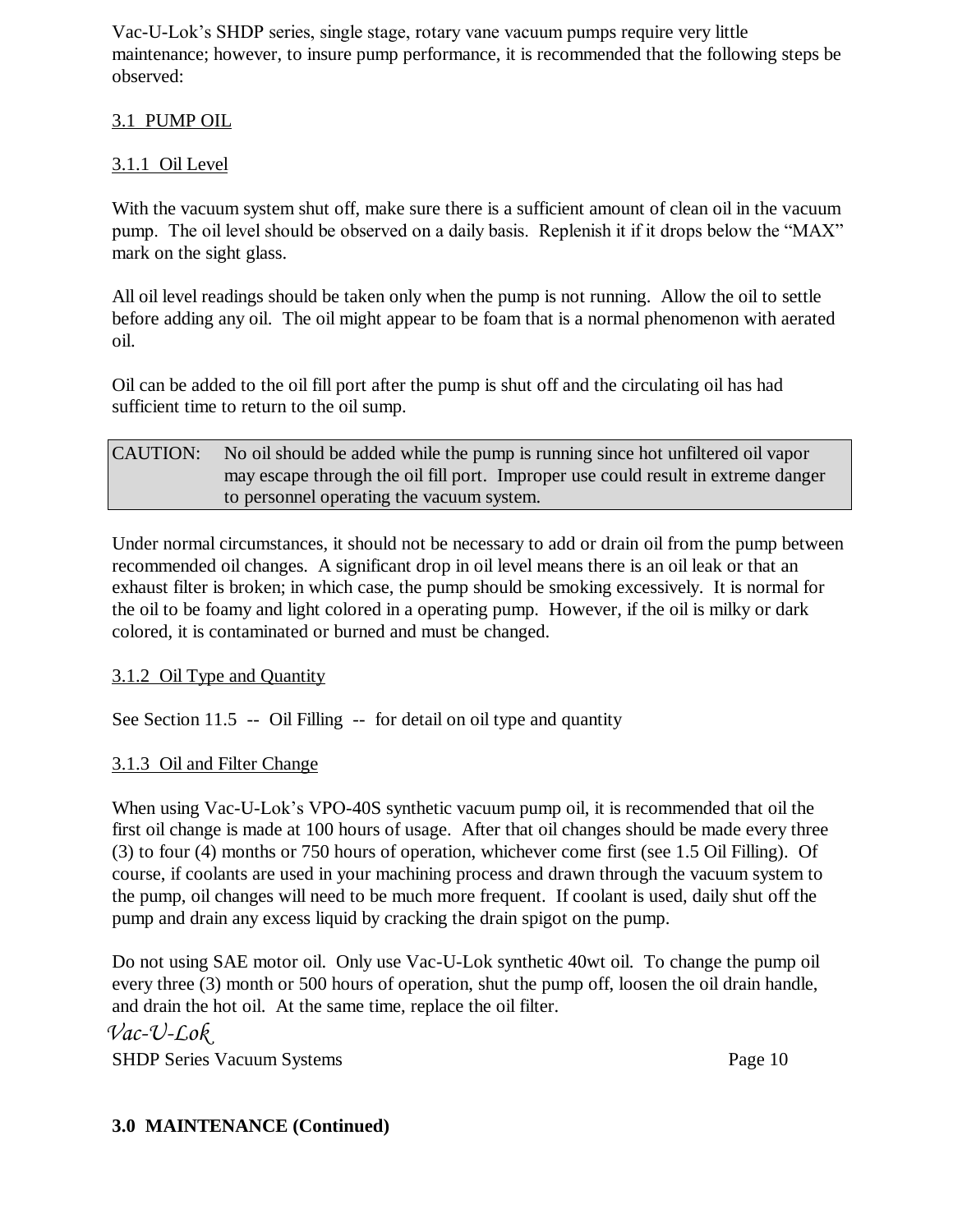#### 3.2 Auto-Type Oil Filter (Ref 100)

All of Vac-U-Lok's SHDP series, single stage, rotary vane vacuum pumps are equipped with an auto-type oil filter. Replace installed oil filters with the following or equivalent type filter:

| $\cdot$ 1 | Model           | Vac-U-Lok<br>Part Number | Use in case of<br>Emergency | <u>_</u> |
|-----------|-----------------|--------------------------|-----------------------------|----------|
|           | <b>SHDP-180</b> | SHDP-180-1-1-4           | Mann $W-712$                |          |

#### 3.3 Exhaust Filter

Every nine (9) to twelve (12) months or as necessary, replace the exhaust filter elements (Figure 120). The service life of the exhaust filters varies widely with each vacuum system application. It is necessary to change the filters before the elements become clogged with foreign material or burned oil. Indication of clogged filters are any one of the following:

- (1) Exhaust pressure gauge reads close to the red zone,
- (2) Smoke and oil mist are coming from the pump exhaust or,
- (3) Higher than normal motor current.

WARNING: If the gas entering this pump is a health hazard, use rubber gloves and all necessary personal protection equipment when performing the exhaust filter replacement operation.

WARNING: Wear safety glasses when installing or removing the spring retainers. The retainers can, if not secured correctly, slip off and slide out of the exhaust box.

#### 3.3.1 Exhaust Filter Replacement

Remove the four (4) socket head cap screws retaining the exhaust port housing (see Figure 3). Pull the housing off the exhaust box and set it aside.

Use a slotted head screw driver to loosen the exhaust filter retaining spring, then rotate and remove the spring (see Figure 4). Pull the filter cartridge out of the exhaust box.

To field test an exhaust filter element, remove it from the pump, allow it to cool, clean the sealing end (or O-ring end), use compressed air, regulated at 5 psig to blow through the element; three (3) to six (6) psig is the maximum allowable operating pressure across the filter. *Note: Use a shop rag to seal off the connection between the air hose and the filter.*

If you can blow through it and element is good. If not, discard it and replace the filter. The filter cannot be cleaned successfully. Visually inspect the filter element for cracks.

*Vac-U-Lok* SHDP Series Vacuum Systems Page 11

#### **3.0 MAINTENANCE (Continued)**

3.3.1 Exhaust Filter Replacement (Continued)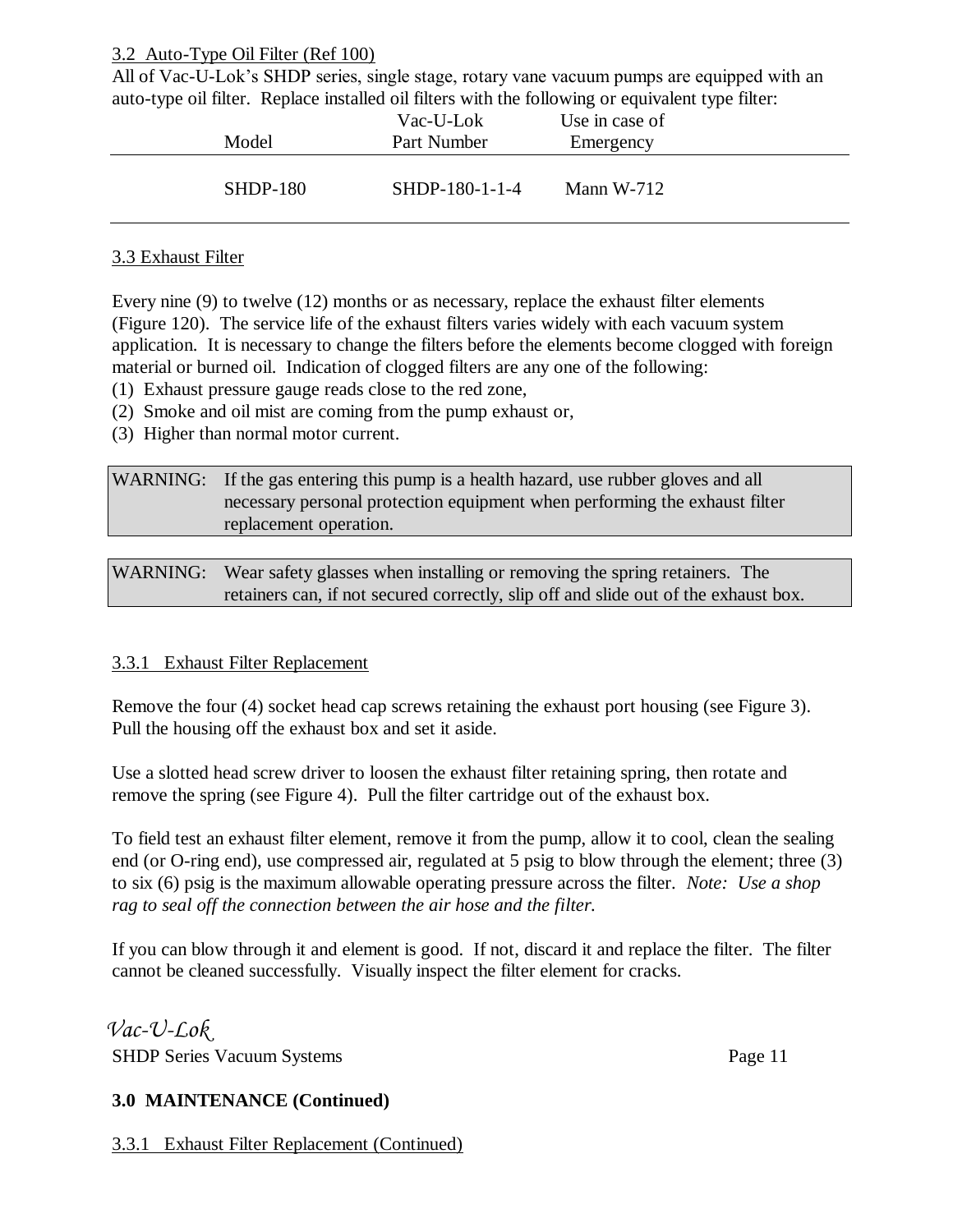

Figure 3 Removing Exhaust Housing



Figure 4 Removing Filter Spring

Reinstall the filter elements. Make sure the open end of the element is properly seated down in its recess in the exhaust box (see figure 4) with the O-ring correctly positioned. Retain the filter with the spring clip, tighten the tension screw until the filter is secure. Place the exhaust port gasket and housing in position on the exhaust box and retain with the cap screws.

*Vac-U-Lok* SHDP Series Vacuum Systems Page 12

#### **3.0 MAINTENANCE (Continued)**

3.4 Vacuum Inlet Filter and Reservoir Tank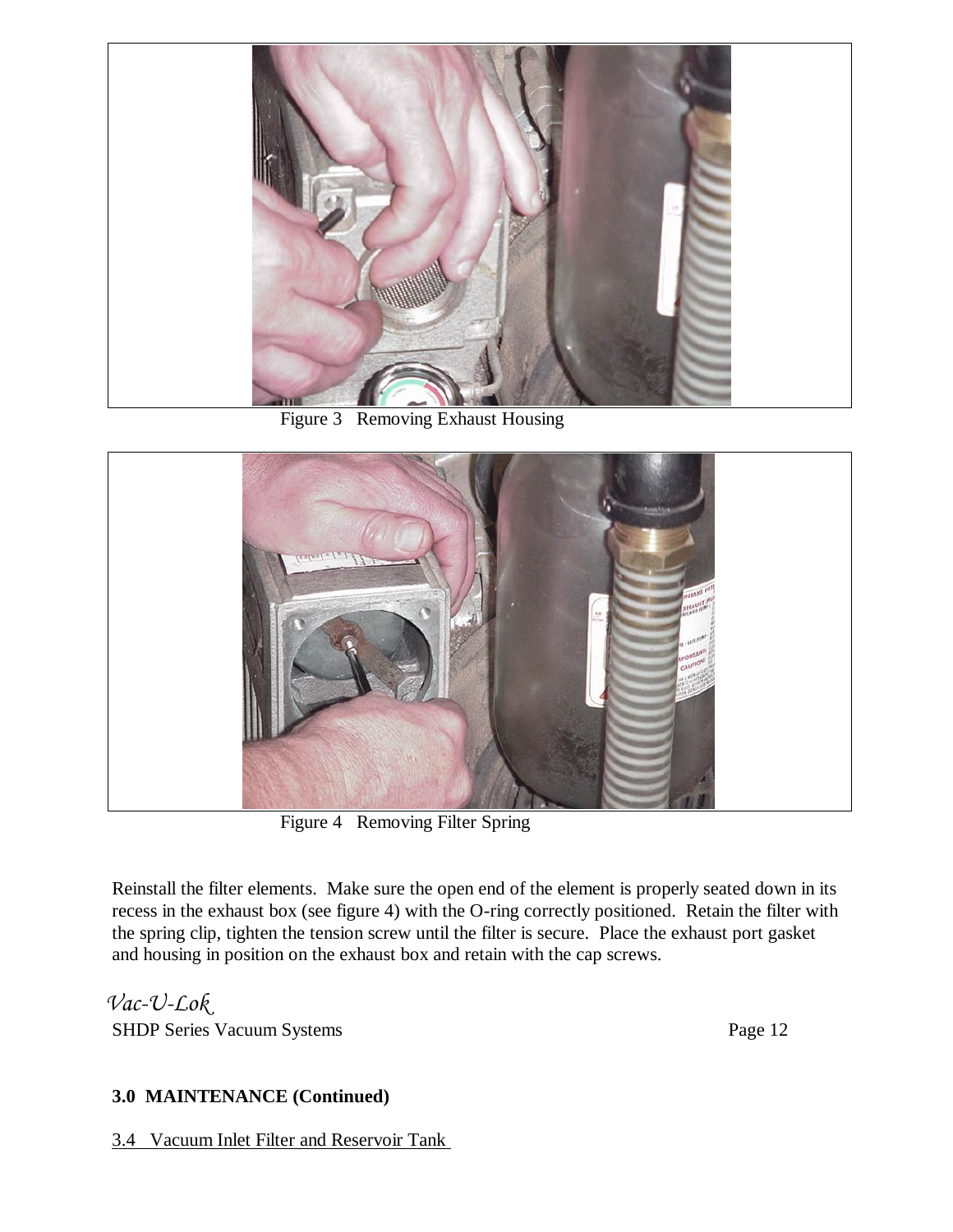The vacuum system is equipped with a vacuum inlet filter assembly and a reservoir tank (optional feature). The filter is designed to collect powder, dust, or grit present in the air stream. The filter felt cartridge should be cleaned or exchanged on a weekly basis, depending on the amount of foreign particles to which the system is exposed.

The vacuum reservoir tank is designed collect larger particles and some of the coolant before it reaches the Automatic Coolant Return System and vacuum pump. If using the ACRS series coolant return systems, draining the tank may never have to be done again. The tank (optional feature) should be checked on a bi-weekly or monthly basis by the drain valve underneath the reservoir tank.

More aggressive contaminates or liquids in the air stream may require an extra, external inlet filter for collection before entering the vacuum reservoir.

#### 3.5 Exhaust Coalescing Filters

Another optional feature available for a Vac-U-Lok vacuum system is an exhaust coalescing filter (Oil Mist Eliminator) for high flow vacuum applications such as MDF board / spoil board machining. Please note that all Vac-U-Lok vacuum pumps must be operated at a minimum vacuum level of 20 inches of mercury. If the vacuum pump is operated below 20 inches of mercury, the vacuum pump oil will exit the exhaust port and will saturate the Exhaust Coalescing Filter Element (optional feature). In addition, it will cause excessive wear on the vacuum pump and per-maturely damage it. Operating any of Vac-U-Lok's vacuum pumps below 20 inches of mercury voids the vacuum system warranty.

#### 3.6 Maintenance Chart

| Daily:          | Visually check oil level and condition of oil (see 3.1.1 and 3.1.2).<br>Drain the vacuum reservoir tank.                                                                                                                                                                    |
|-----------------|-----------------------------------------------------------------------------------------------------------------------------------------------------------------------------------------------------------------------------------------------------------------------------|
| Daily:          | If using coolant, crack open the oil drain (before you start the pump) and<br>allow any water mist and/or condensation that may have built-up inside the<br>oil sump to drain out.                                                                                          |
| Weekly:         | Inspect and clean or replace inlet filter felt (see 3.4).                                                                                                                                                                                                                   |
| First 100 hours | Change oil and oil filters after first 100 hours of operation--Very Important!                                                                                                                                                                                              |
|                 | Every three $(3)$ to four $(4)$ months $(500$ hours to 750 hours of operation) or as necessary:<br>Drain and discard oil from the pump. Replace the automotive-type oil<br>filter and refill with fresh oil through the fill plug (see 3.1.2 through 3.1.3)<br>and $3.2$ ). |
|                 | Every nine $(9)$ to eighteen $(18)$ months, or as necessary:<br>Replace the exhaust filter elements (see 3.3).                                                                                                                                                              |

*Vac-U-Lok* SHDP Series Vacuum Systems Page 13

#### **3.0 MAINTENANCE (Continued)**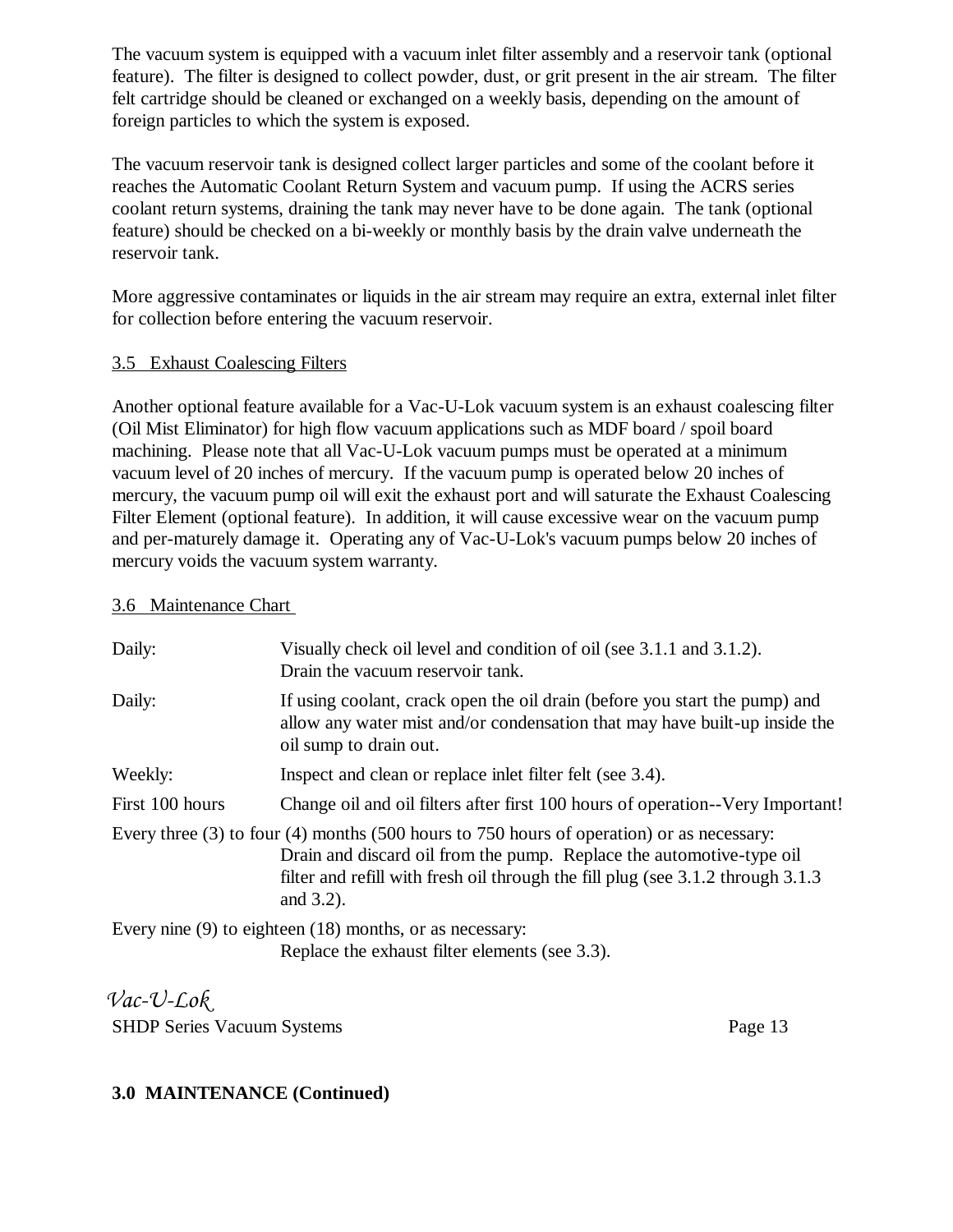#### 3.6 Overhaul Kit / Filter

An overhaul kit, which includes a set of gaskets, O-rings, vanes, bearings, bearing sleeves shaft seals, and taper pins, is available from Vac-U-Lok.

A pump filter kit containing oil drain plug, gaskets, auto-type oil filter, and exhaust filter, is also available from Vac-U-Lok. The inlet filter felt and glass jars are ordered separately from the pump filter kit.

When ordering, please specify the vacuum system model number and serial number on the vacuum system.

*Vac-U-Lok* SHDP Series Vacuum Systems Page 14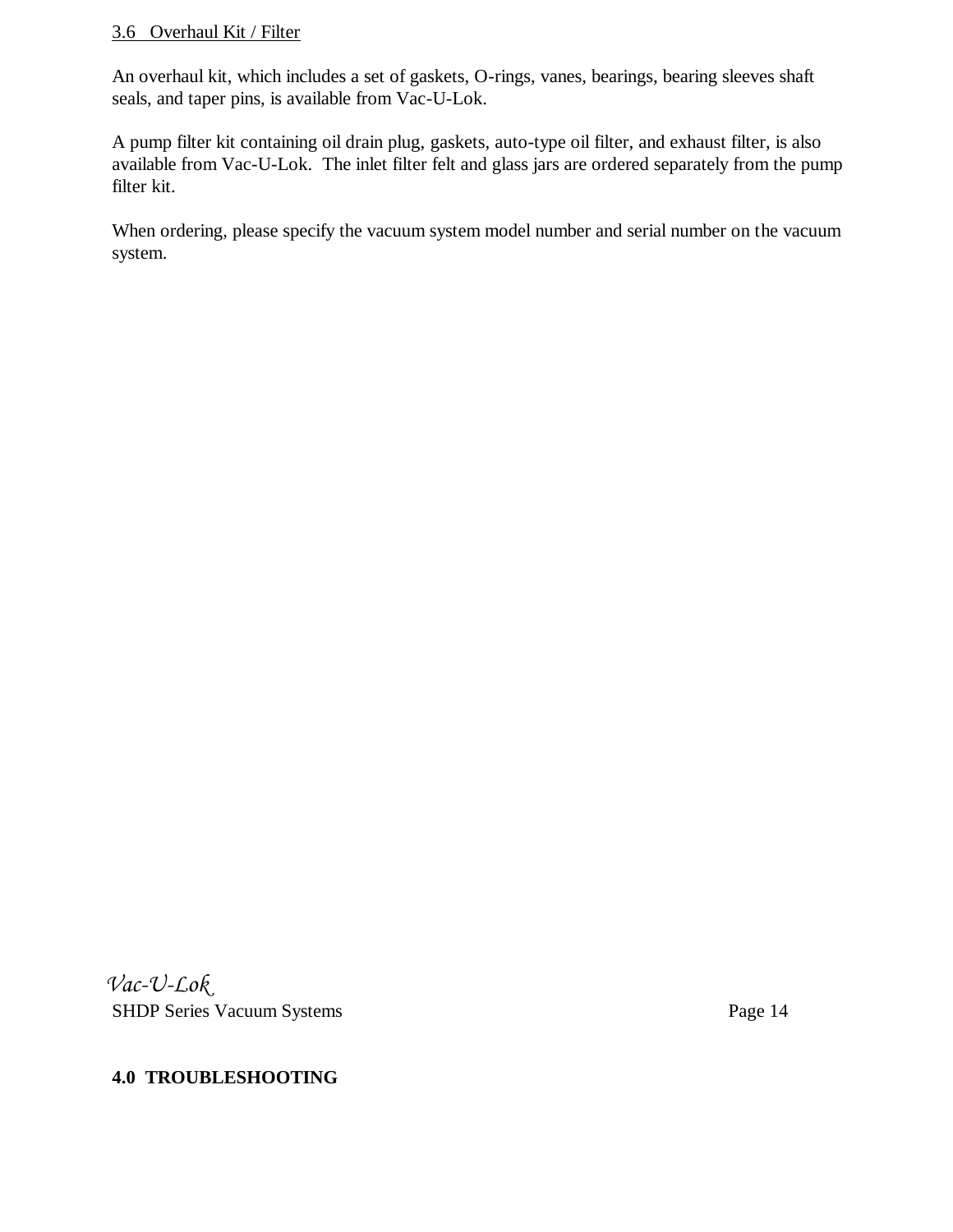4.1 **Trouble**: The pump does not reach "blank-off" pressure which is the lowest absolute pressure (best vacuum) when running with the inlet closed via a blank flange or a valve; or pump takes too long to evacuate the system. The "blank-off" pressure can be measured by using a good quality capsule gauge. Please note: All remedies are to be performed with the vacuum system completely shut down!

4.1.1 Possible Cause: Contaminated oil (including moister/coolant) is by far the most common cause of not reaching the ultimate pressure.

Remedy: Shut off the vacuum system, after operating temperature has been reached, drain the warm oil from the pump and replace automotive-type oil filter, if necessary. Fill with new oil and take a new "blank-off" measurement after operating temperature is reached (at least 20 to 30 minutes).

4.1.2 Possible Cause: Vacuum system piping not leak tight due to shipment, hook-up, or usage over time.

Remedy: Check hose and pipe connections for possible leakage.

4.1.3 Possible Cause: Wire mesh inlet screen may be plugged.

Remedy: Clean wire mesh inlet screen by removing piping to inlet filter assembly.

4.1.4 Possible Cause: No oil or not enough oil in oil reservoir.

Remedy: Shut off the vacuum system, drain balance of the oil from the pump with the oil spigot handle, replace automotive oil filter, and refill with fresh oil.

4.1.5 Possible Cause: Auto-type oil filter is dirty or clogged.

Remedy: Replace auto-type oil filter, exchange oil, if necessary, and refill with fresh oil.

*Vac-U-Lok* SHDP Series Vacuum Systems Page 15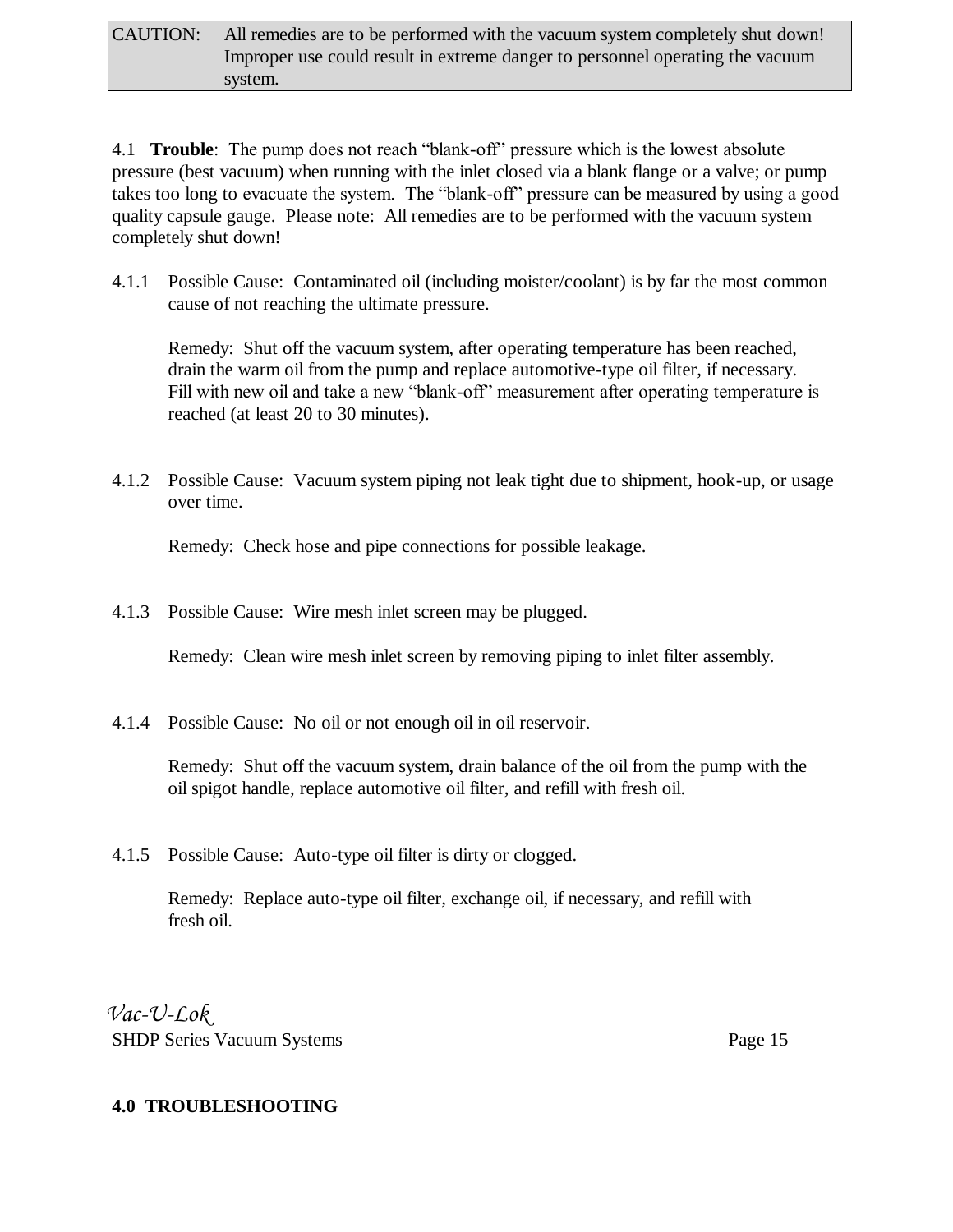#### 4.1 **Trouble (Continued)**:

4.1.6 Possible Cause: Inlet valve plate stuck in closed or partially open position due to contamination.

Remedy: Disassemble inlet valve and screen. Clean as required.

4.1.7 Possible Cause: Oil tubing defect and/or leaking. Oil return line broken.

Remedy: Replace or re-tighten oil fittings or oil tubing. Replace only with same size tubing.

4.1.8 Possible Cause: Shaft seal leaking

Remedy: Check shaft seal and replace the shaft seal if necessary. It should have a spring installed inside and around the shaft sealing lip.

4.1.9 Possible Cause: Exhaust valve not properly seated or partially stuck open.

Remedy: Disassemble and replace exhaust valves.

4.1.10 Possible Cause: Vanes blocked in rotor or otherwise damaged.

Remedy: Free vanes or replace with new ones.

4.1.11 Possible Cause: Radial clearance between rotor and cylinder no longer adequate.

Remedy: Disassemble and clean rotor and cylinder with hone. Re-assembly and reset radial clearance correctly.

*Vac-U-Lok* SHDP Series Vacuum Systems **Page 16**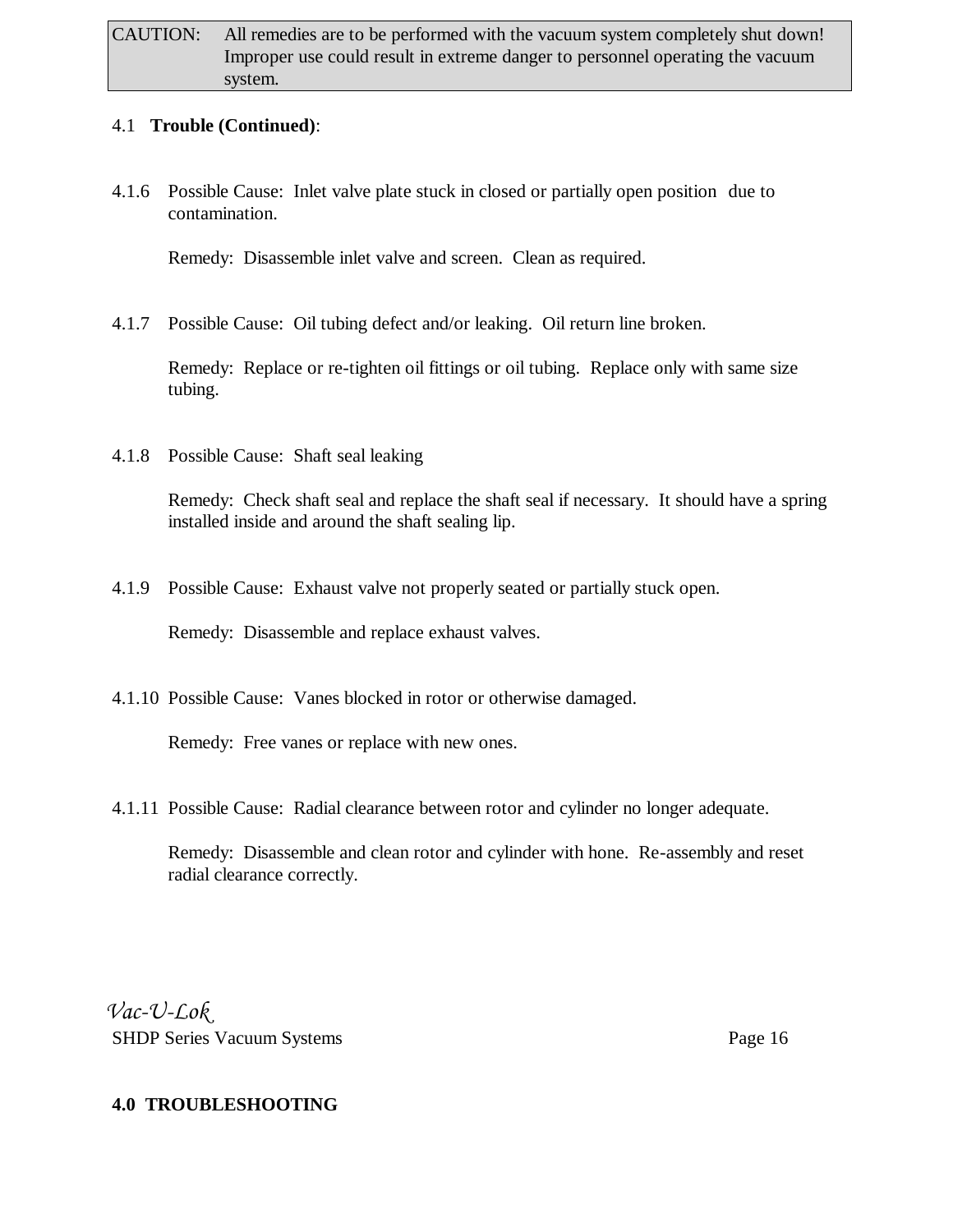#### 4.1 **Trouble (Continued)**:

4.1.12 Possible Cause: Internal parts worn or damaged.

Remedy: Replace worn or damaged parts. A new modular may be necessary if too much worn or scoring has occurred.

4.1.13 Possible Cause: The oil return line is connected directly to atmospheric pressure in the exhaust area. On small model pumps, a fairly large amount of air is sucked through the oil return line, and it may not be possible to reach 15 torr or 29.4 inches Hg blank off on the inlet of the pump under these conditions.

Remedy: Blank-off of 29.4 inches Hg or 15 torr can be reached by temporarily disconnecting and closing the oil return line; also by squirting oil through the exhaust opening into the exhaust filter area. The oil will be sucked into the oil return line, and no air will reach the inlet, thus affecting the "blank-off" pressure

- 4.2 **Trouble**: Pump will not start.
- 4.2.1 Possible Cause: Motor does not have proper supply voltage or is overloaded; motor starter overload settings are too low or wrong setting; fuses are burned; or wire is too small or too long, causing a voltage drop at the pump.

Remedy: Check correct supply of voltage; check overload settings in motor starter for size and setting according to motor nameplate data; check fuses; and install proper size wire. If ambient temperature is high, use larger size overloads or adjust setting 5% above nominal motor nameplate value.

4.2.2 Possible Cause: Pump or motor is blocked.

Remedy: Remove fan cover and try to turn pump and motor by hand. If frozen, remove motor from pump and check motor and pump separately. If pump is frozen, disassemble and remove foreign objects in the pump or replace broken vanes.

*Vac-U-Lok* SHDP Series Vacuum Systems Page 17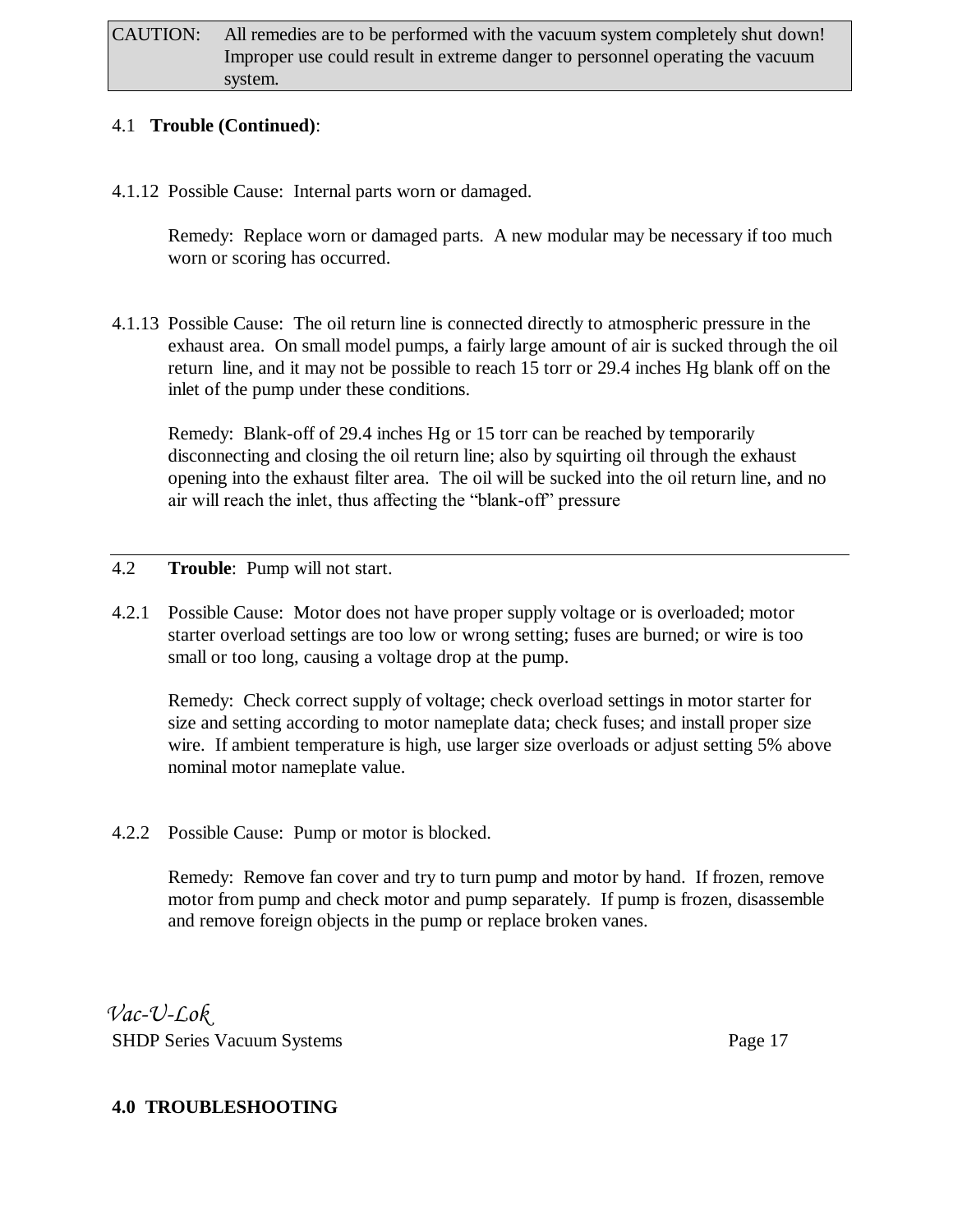- 4.3 **Trouble**: Pump starts, but labors and draws a very high current.
- 4.3.1 Possible Cause: Oil too heavy (viscosity too high) or ambient temperature below five (5) degrees C (41 degrees F).

Remedy: Change Vac-U-Lok VPO-40S synthetic vacuum pump oil - only use thinner viscosity oil if necessary as continued use may clog filter elements prematurely.

4.3.2 Possible Cause: Pump runs in the wrong direction.

Remedy: Check for correct rotation, which is counterclockwise when looking at the motor from the motor's fan side.

4.3.3 Possible Cause: Pump is overfilled with oil or the wrong kind of oil is used.

Remedy: Correct the oil level and quality per Section 1.5 and use recommended synthetic vacuum pump oil.

4.3.4 Possible Cause: Exhaust filters in exhaust chamber are clogged and appear burned black with pump oil.

Remedy: Replace exhaust filters, maintain proper oil condition, oil level, and use recommended Vac-U-Lok VPO-40S synthetic oil. (Non-detergent motor oil can be used but it is not recommended).

4.3.5 Possible Cause: Exhaust filter is clogged due to process material.

Remedy: Contact factory for recommendation or proper filter cartridge.

4.3.6 Possible Cause: Loose connection in motor terminal box; not all motor coils are properly connected. Motor operates on two phases only

Remedy: Check motor wiring diagram for proper hook-up, especially on motors with six internal motor windings, tighten and/or replace loose connections.

*Vac-U-Lok* SHDP Series Vacuum Systems Page 18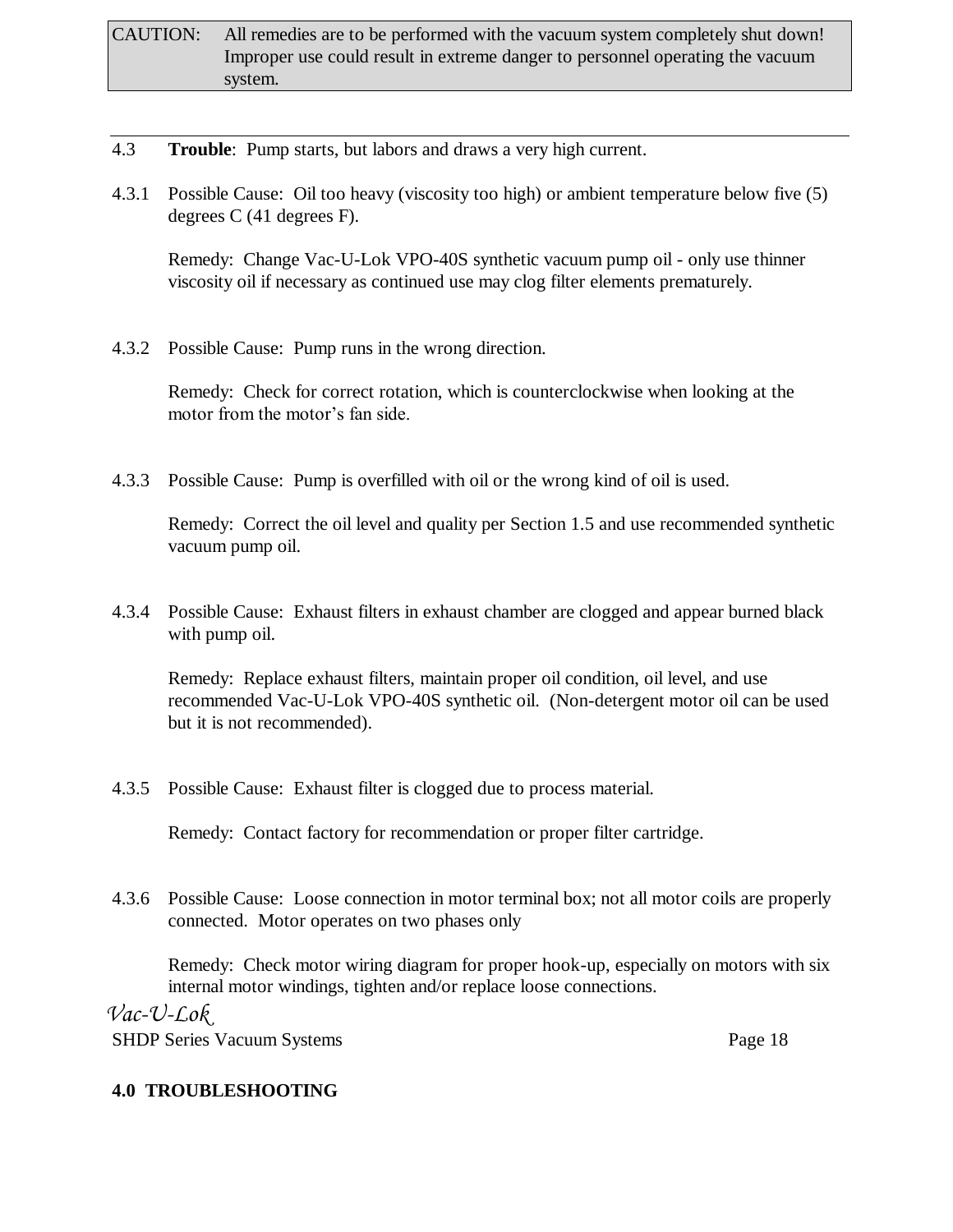#### 4.3 **Trouble**: (Continued)

4.3.7 Possible Cause: Foreign particle in pump, vanes broken, bearing seizing.

Remedy: Disassemble the modular and remove foreign parts. Replace vanes and bearings.

- 4.4 **Trouble**: Pump smokes at the exhaust side or expels oil droplets from the exhaust.
- 4.4.1 Possible Cause: Exhaust filter not properly seated in O-ring in filter base or filter material cracked.

Remedy: Check condition and placement of exhaust filters in filter base. Replace if necessary.

4.4.2 Possible Cause: Exhaust filter clogged with foreign particles.

Remedy: Replace exhaust filter. Install other factory recommended filter cartridges if pump application requires other filter cartridges.

4.4.3 Possible Cause: Oil recirculation valve not properly working or clogged. Proper function is that when blowing into check valve, it should close. When sucking on it, check valve should open.

WARNING: Do not inhale through or allow your mouth to come in direct contact with the oil recirculation valve and / or oil drain valve.

Remedy: Free or replace oil recirculation check valve.

4.4.5 Possible Cause: Oil return line on standard pump clogged or broken.

Remedy: Free clogged line, replace broken line, but only with proper size, and check that oil is pumped out of oil sump while vacuum pump is operating. Note: An oil filling plug with pressure gauge is provided on all rotary vane series pumps, so that the pressure in front of the exhaust filters can be monitored. The green field (0 through 0.6 bar) is between 0 and 9 psi and indicates that the filters are still effective. Any back pressure close to 9 psi requires immediate change of the exhaust filter.

*Vac-U-Lok* SHDP Series Vacuum Systems Page 19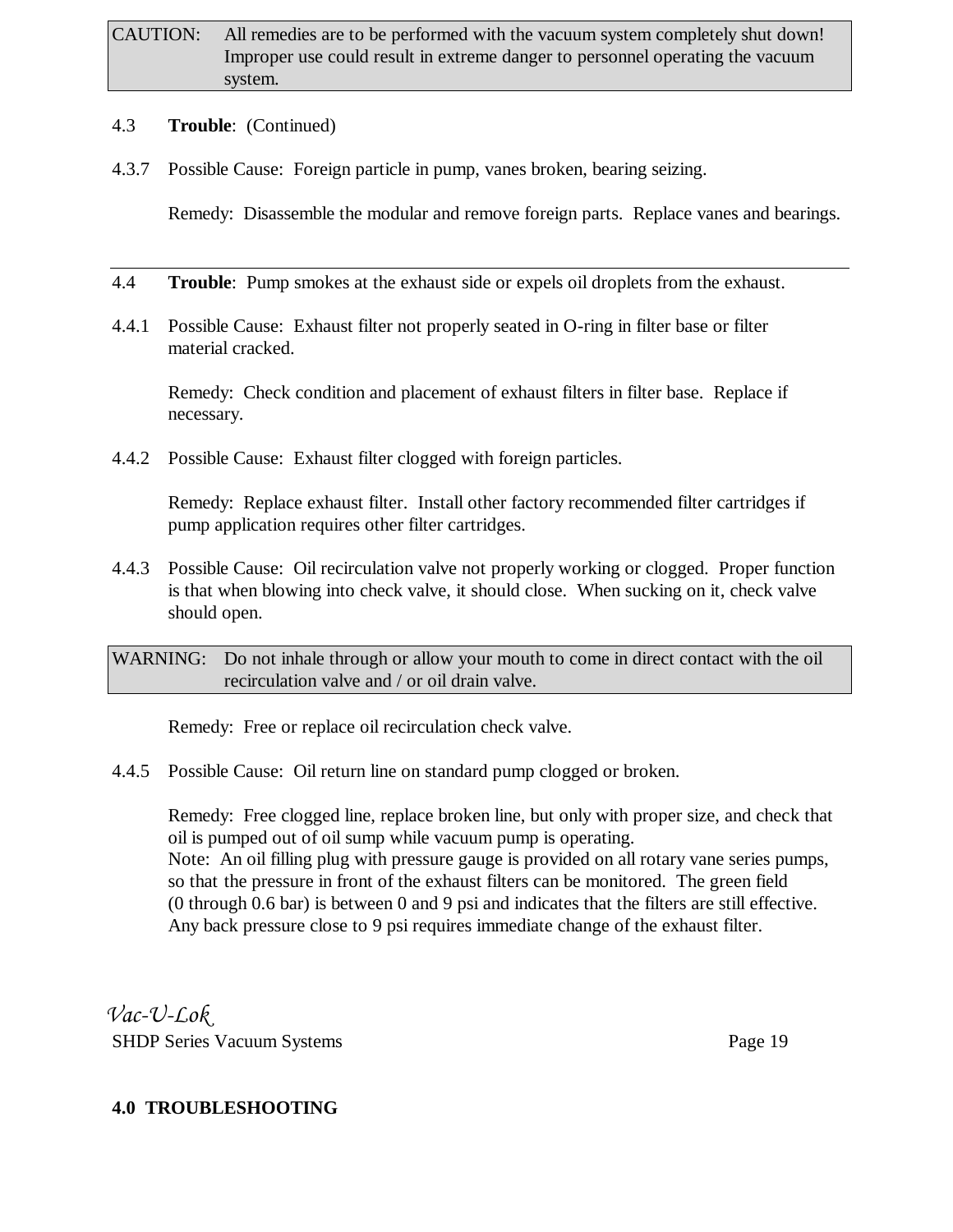- 4.5 **Trouble**: Pump runs very noisy.
- 4.5.1 Possible Cause: Coupling insert worn.

Remedy: Replace coupling insert in motor/pump coupling.

4.5.2 Possible Cause: Bearing noise

Remedy: Disassemble and replace bearings with Overhaul Kit.

4.5.3 Possible Cause: Vanes stuck.

Remedy: Disassemble the vacuum pump and replace vanes. Use only recommended synthetic vacuum pump oil and change oil more frequently. This is a normal maintenance function.

- 4.6 **Trouble**: Pump runs very hot. See Technical Data for typical oil sump temperature.
- 4.6.1 Possible Cause: Not enough air ventilation to the pump.

Remedy: Clean motor and pump air grills. Do no install the pump in an enclosed cabinet unless a sufficient amount of fresh air is supplied to the pump. On pumps with oil cooling coils, clean outside fin assembly. Consult Vac-U-Lok Engineering for recommendations.

4.6.2 Possible Cause: Auto-type oil filter clogged and pump does not receive enough oil.

Remedy: Change oil filter.

*Vac-U-Lok* SHDP Series Vacuum Systems Page 20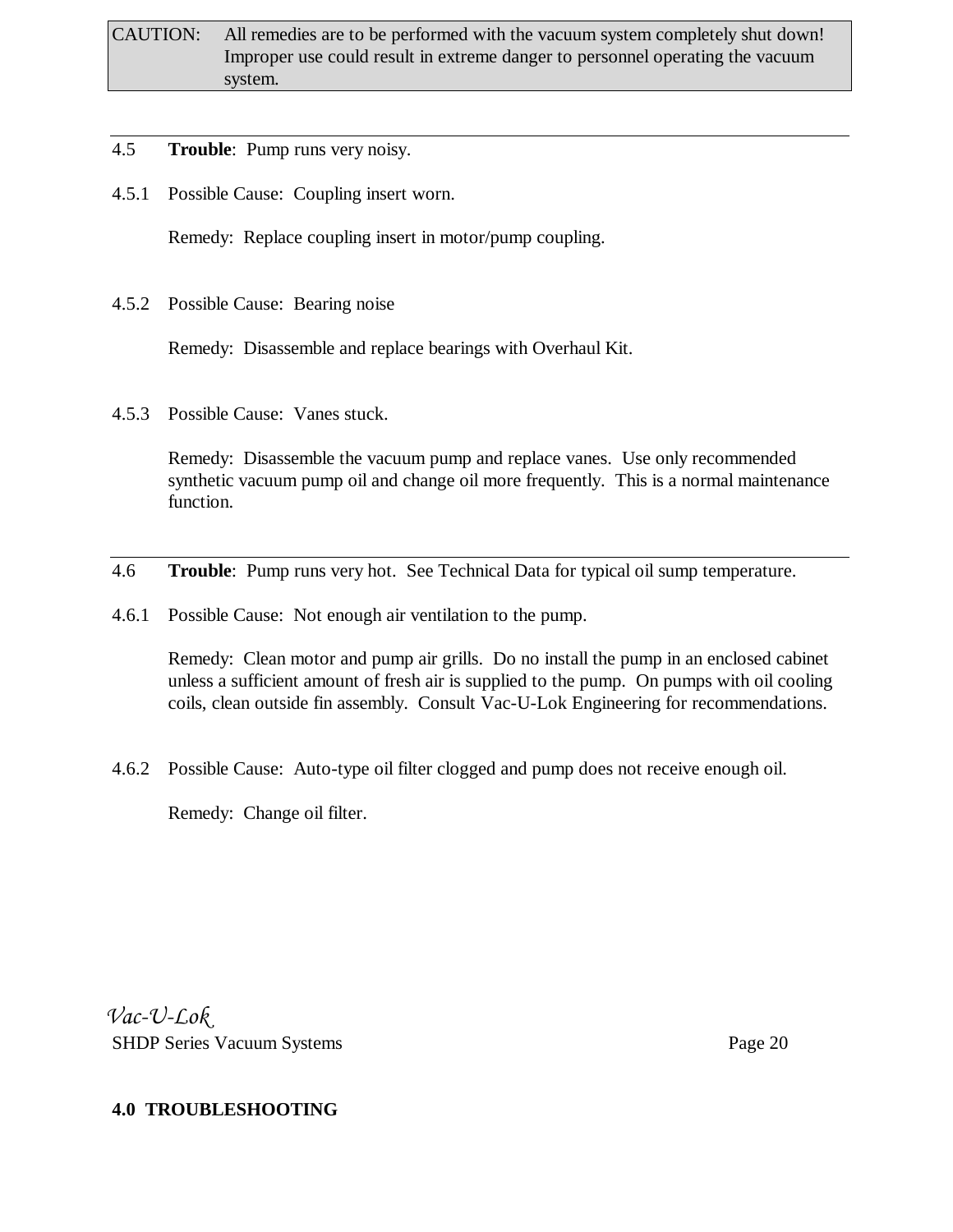#### 4.6 **Trouble**: (Continued)

4.6.3 Possible Cause: Not enough oil in oil reservoir or badly burned oil is used for pump lubrication.

Remedy: Drain and refill only with VPO-40S and increase oil change intervals. Note: On some high temperature applications, it may be necessary to change to a high temperature oil. Contact the factory for recommendations.

#### 4.7 **Trouble:** Pump is seized

4.7.1 Possible Cause: Pump operated without oil and vanes broke.

Remedy: Disassemble and exchange vanes.

4.7.2 Possible Cause: Pump was operated for an extended period of time in the wrong rotation.

Remedy: Inspect vanes and replace.

4.7.3 Possible Cause: Liquid carryover into the pump cylinder broke vanes while pump was running, or oil broke vanes on start-up.

Remedy: (a) Install Vac-U-Lok Automatic Coolant Return System.

- (b) Pump was overfilled with oil in oil reservoir. Follow oil filling procedure (see Section 1.5) and do not overfill.
- (c) Built-in anti-suck-back valve leaking while pump was shut down and vacuum was left in manifold. Clean valve seat and check that anti-suck back valve holds vacuum on inlet when pump is shut down.
- (d) Two pumps or a receiver is on the same main line. Install a manual or automatic operated valve in front of each pump.

*Vac-U-Lok* SHDP Series Vacuum Systems Page 21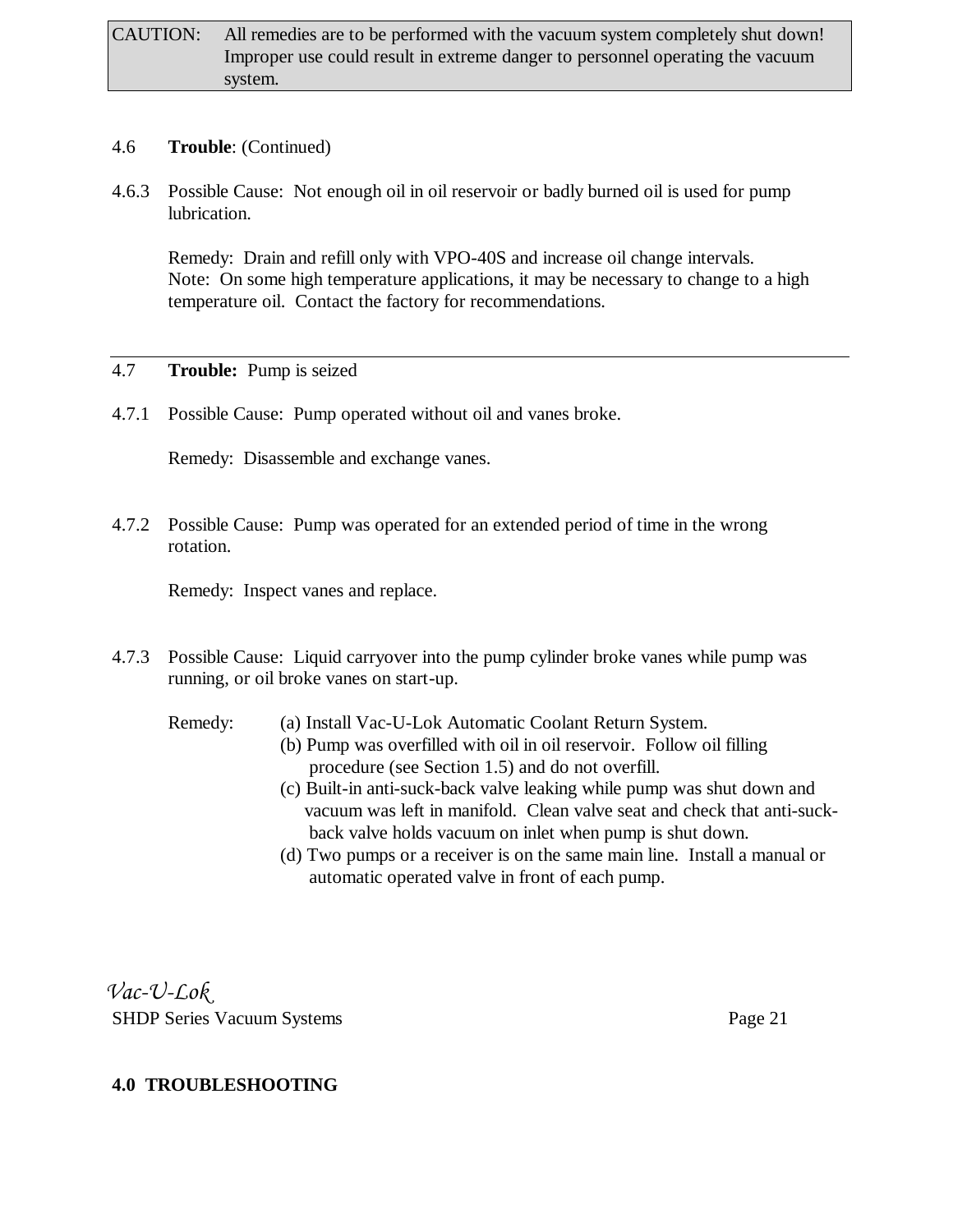- CAUTION: All remedies are to be performed with the vacuum system completely shut down! Improper use could result in extreme danger to personnel operating the vacuum system.
- 4.8 **Trouble:** Auto-type oil filter does not get warm within two to five minutes when cold pump is started.
- 4.8.1 Possible Cause: Oil filter is clogged.

Remedy: Replace oil filter per Section 3.2 and exchange oil per Section 1.5.

4.8.2 Possible Cause: Wrong auto-type filter is used and/or oil lines leading to pump are clogged.

Remedy: Use only Vac-U-Lok's oil filter as listed in Section 3.2 and blow lines free.

|                           | <b>Type</b> | SHDP-180-1-0          |  |
|---------------------------|-------------|-----------------------|--|
| Theoretical               |             |                       |  |
| Displacement              | <b>CFM</b>  | 180                   |  |
| Typical oil               |             |                       |  |
| sump temp                 |             | 205 F                 |  |
| Vacuum level              |             |                       |  |
| at pump                   | Torr        | 10                    |  |
| Maximum sound             |             |                       |  |
| Level one meter           |             |                       |  |
| from pump                 | dBA         | 74                    |  |
| Std. Electrical           |             |                       |  |
| Operation -               |             |                       |  |
| 3 Phase                   | <b>VAC</b>  | 230/460               |  |
| Motor size                | HP          | 10                    |  |
| Pump rotation             |             |                       |  |
| speed                     | <b>RPM</b>  | 1725                  |  |
| Oil capacity              | Quarts      | 7                     |  |
| <b>Tank Size</b>          | Gallons     | 200 gallon (optional) |  |
| Shipping weight (approx.) |             | 496                   |  |

#### **5.0 TECHNICAL DATA "SHDP" SERIES**

*Vac-U-Lok* SHDP Series Vacuum Systems **Page 22**